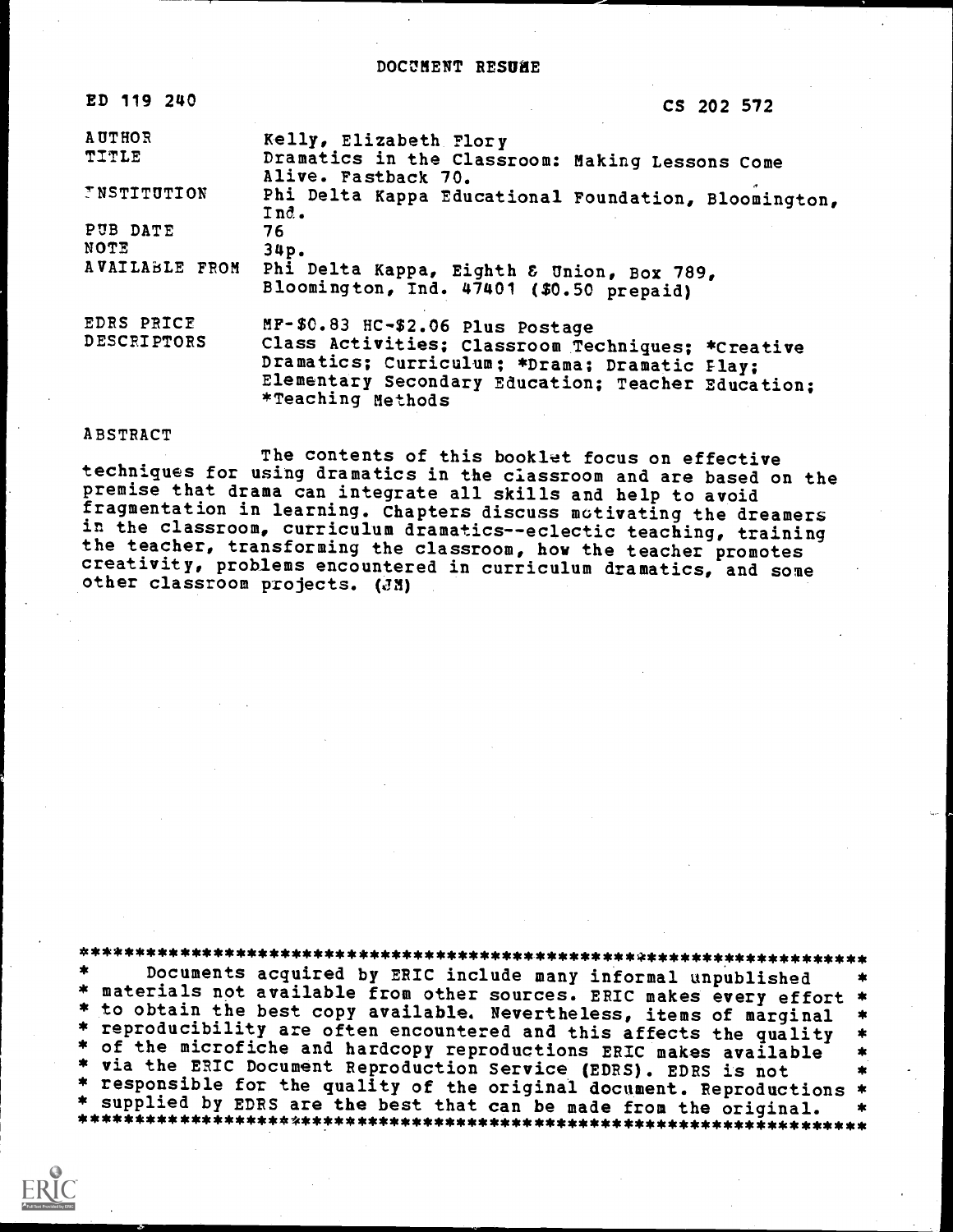#### U.S. DEPARTMENT OF HEALTH. EDUCATION & WELFARE NATIONAL INSTITUTE DF EDUCATION

THIS DOCUMENT HAS BEEN. FEPRO-DUCED EXACTLY AS RECEIVED FROM THE PERSON OR ORGANIZATION ORIGIN-<br>ATING IT POINTS OF VIEW OR OPINIONS STATED DO NOT NECESSARILY REPRE-SENT OFFICIAL NATIONAL INSTITUTE OF<br>EDUCATION POSITION OR POLICY

11924

 $\blacksquare$ 

C

 $\frac{1}{2}$ 

O<br>Q

lJ

## DRAMATICS IN THE CLASSROOM: MAKING LESSONS COME ALIVE

Fastback 70

By Elizabeth Flory Kelly

PERMISSION TO REPRODUCE THIS COPY- RIGHTED MATERIAL HAS BEEN GRANTED BY

The Phi Delta Kappa<br>Educational Foundation

TO ERIC AND ORGANIZATIONS OPERATING JNDER AGREEMENTS WITH THE NATIONAL IN- STITUTE OF EDUCATION FURTHER REPRO-DUCTION OUTSIDE THE ERIC SYSTEM RE- OUIRES PERMISSION OF THE COPYRIGHT OWNER

Library of Congress Catalog Card Number: 75-39101 ISBN 0-87367-070-1 Copyright © 1976 by The Phi Delta Kappa Educational Foundation Bloomington, Indiana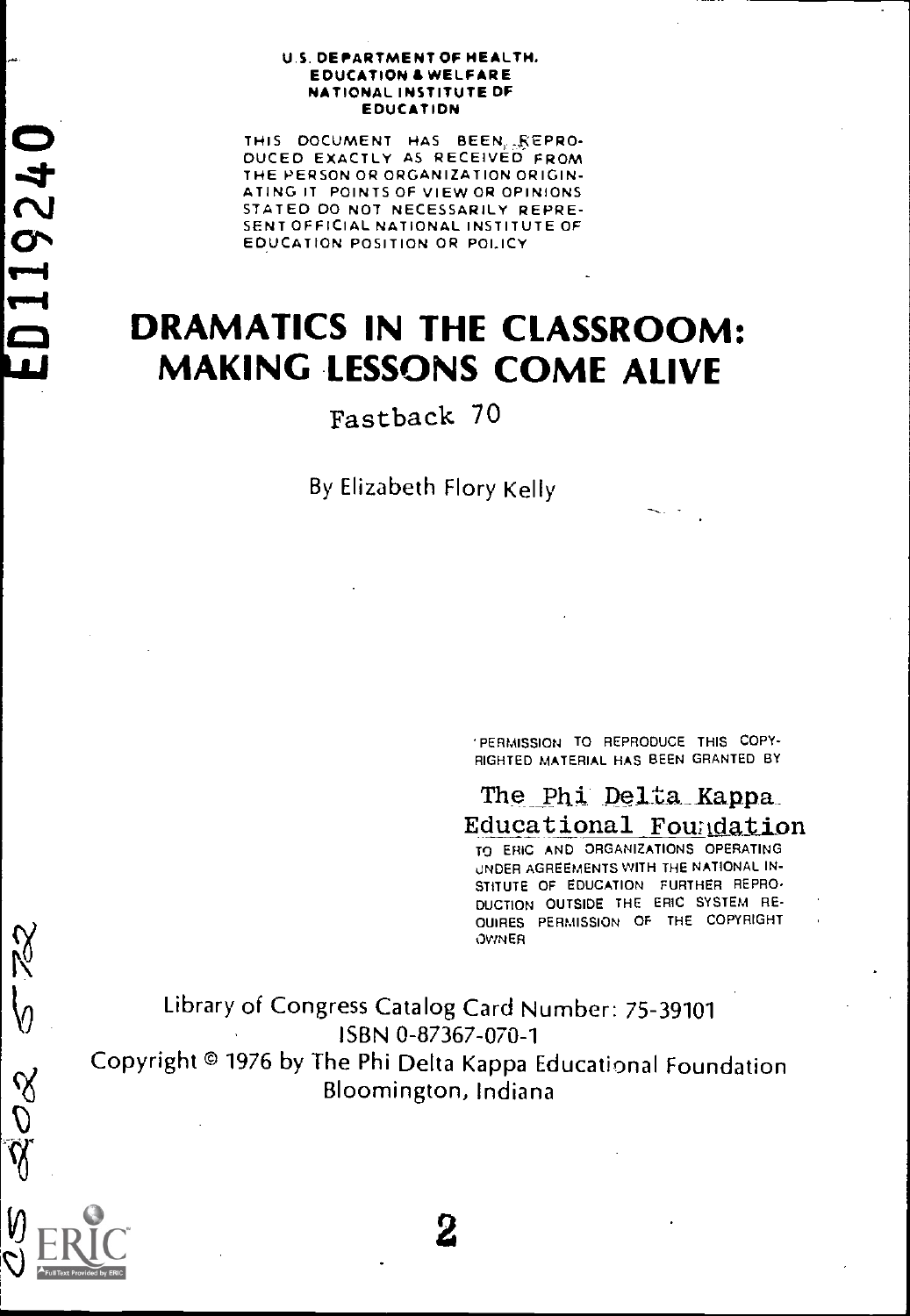# TABLE OF CONTENTS

| Curriculum Dramatics and "The Odyssey"  21 |  |
|--------------------------------------------|--|
|                                            |  |
|                                            |  |
|                                            |  |
|                                            |  |
|                                            |  |
|                                            |  |

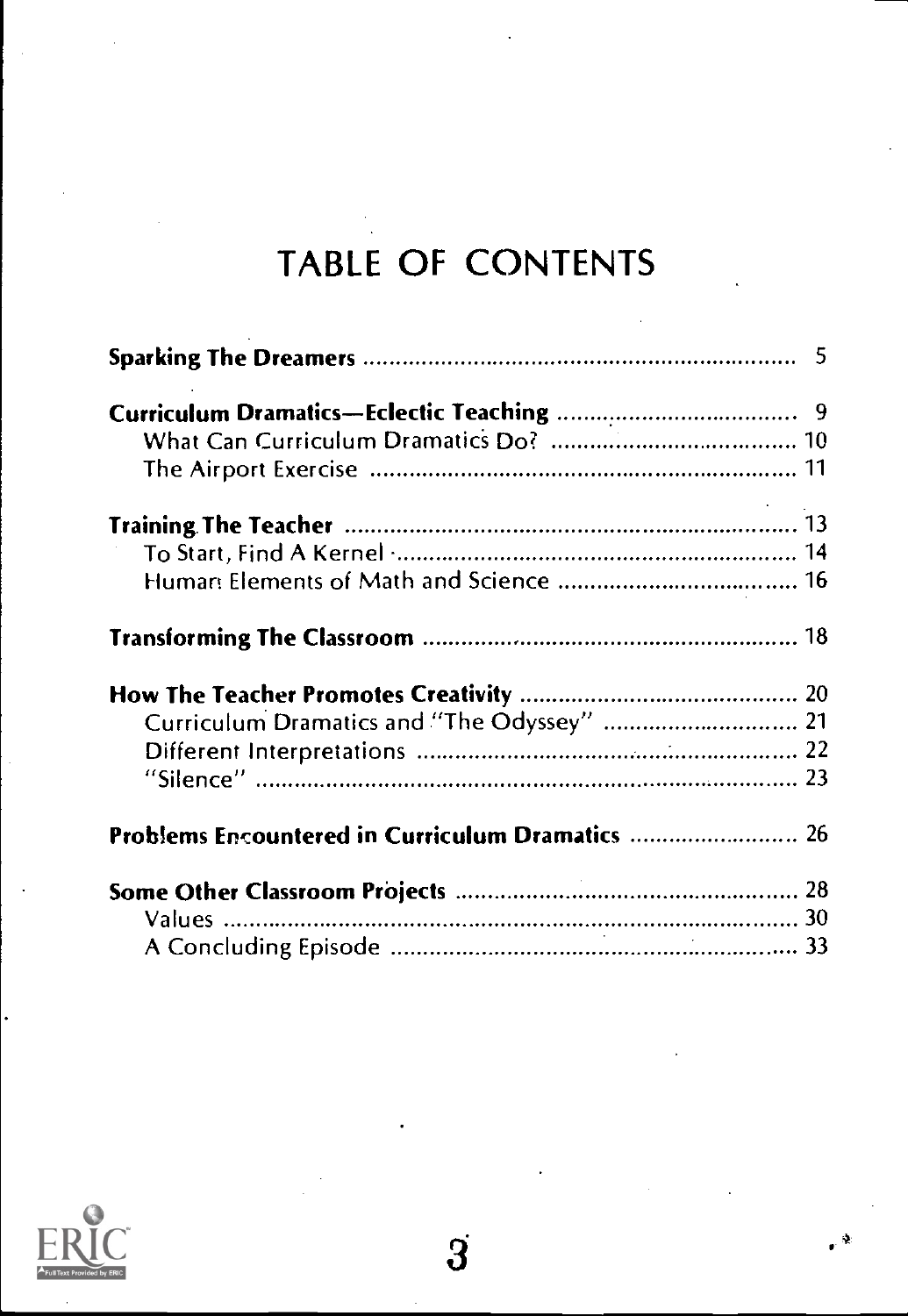## SPARKING THE DREAMERS

(Girl is leafing frantically through a large dictionary.)

Girl: (reading) Gorgeous, adjective. Meaning splendid, very fine....<br>Hmm. Splendid? What does that mean?

(She leafs through the dictionary again.)

Girl: (reading) Splendid, adjective. Meaning gorgeous, superb. (pause, thinking) What does superb mean?

(Again leafing through the dictionary with growing tension.)

Girl: (reading) Superb, adjective. Very fine.

(Girl slams dictionary shut with a bang.)

Girl: Where does this get me? (She stalks off stage.)

A student who had been drilled in the use of the dictionary vented her feelings by creating that skit. It is an example of the free flow from one art medium to another within a school core subject.

Drama can frequently pull together a unit of study. By limiting a student to one or two properties or just a suggestion of a costume, the student's creativity, ingenuity, and imagination are of the study of human relationships, some artists and educators are beginning to realize that it can be used as a method or process of teaching, which, properly focused, not only motivates but also accelerates learning.

How many teachers have experienced frustration in attempting to spark the class dreamer, the child whose mind floats away from



 $4<sup>5</sup>$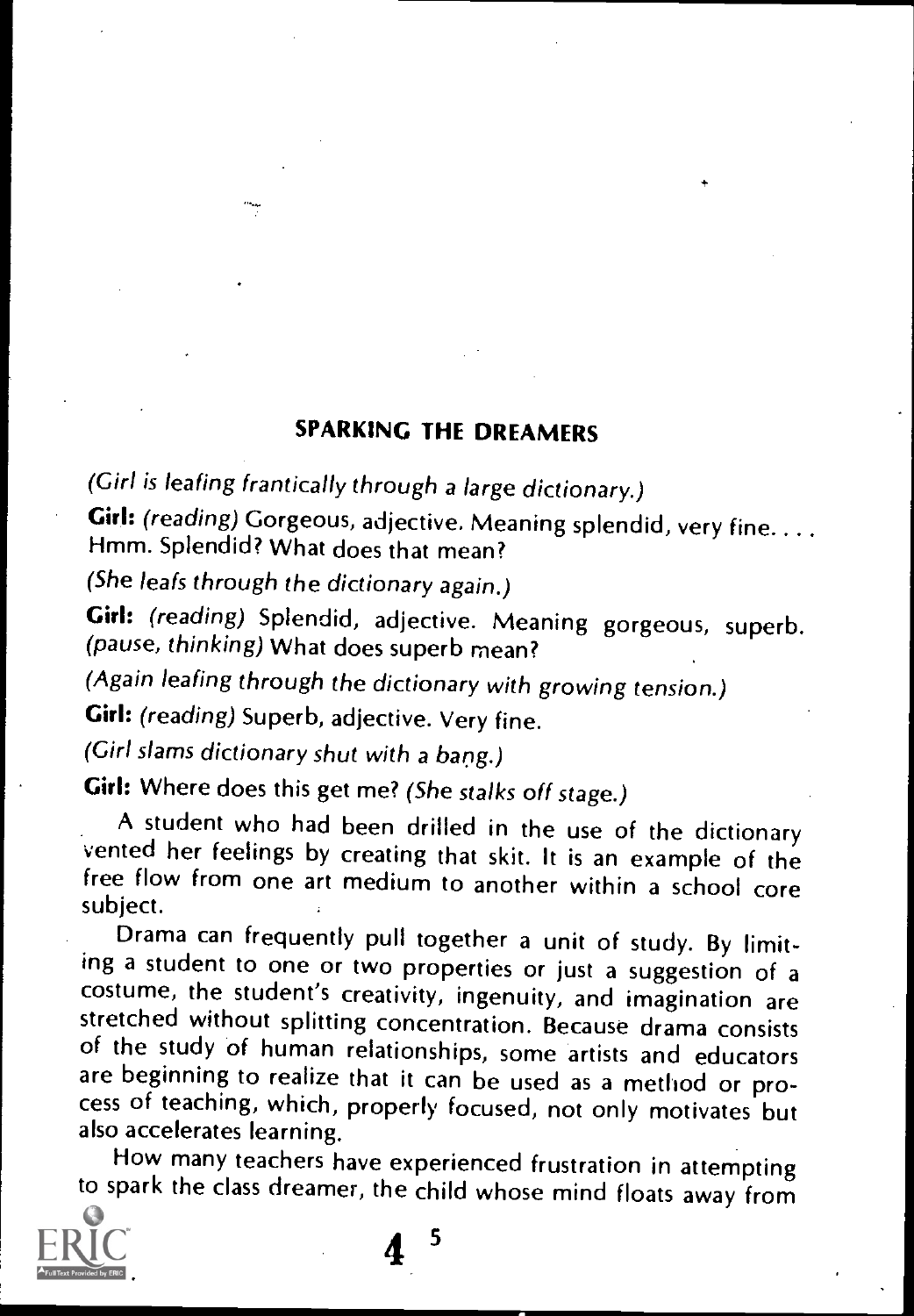any type of memory work, disciplined thinking, grammar, or ac-<br>curate mathematical computation?

curate mathematical computation? Listen to a frustrated eighth-grader express herself on the subject:

As the class is sitting in math And popping numbers across, A lone little self is sitting In utter bewilderment, Have you ever had that feeling

Of not knowing what's going on, And soon you find yourself In a web drawn up to your chin? Feel for this poor little child Sitting in bewilderment For this unknowing poor little child<br>is ME!

is ME! As an English teacher with an artistic background, 1 studied procedures for identifying the creatively gifted and academically gifted. I found my first clue when I learned that frequently the profiles of the two groups showed surprisingly few similarities. Refocusing my teaching objectives to find their "magic buttons" for motivation, my dreamers were relabeled my creative talents. Creative writing assignments "discovered" many of these

talents, but many floaters never found their particular self-worth until they were touched by drama. The oversized girl grouch suddenly became the much-lauded class mime. The happy-golucky goof-off suddenly discovered the joy of perfecting when she asked to memorize the lead role in a Saroyan one-act play. The beautifully coordinated gymnast. who seldom contributed in class or completed a homework assignment, was suddenly motivated to memorize the entire Romeo and Juliet balcony scene for class performance after viewing Zeffirelli's film. Again and again a red-hot debate moved into role playing and multigroup improvisations, sweeping the class into a many-faceted examination of the "why" of an emotion. Such an experience involved passive students and tumbled confirmed outsiders into the center of the<br>educational circle.

educational circle. Certainly drama techniques must be scrutinized more closely as a valuable contribution to teaching methodology. Although the words theater and drama are frequently used interchangeably, the Greek roots indicate a basic difference. Theater, according



6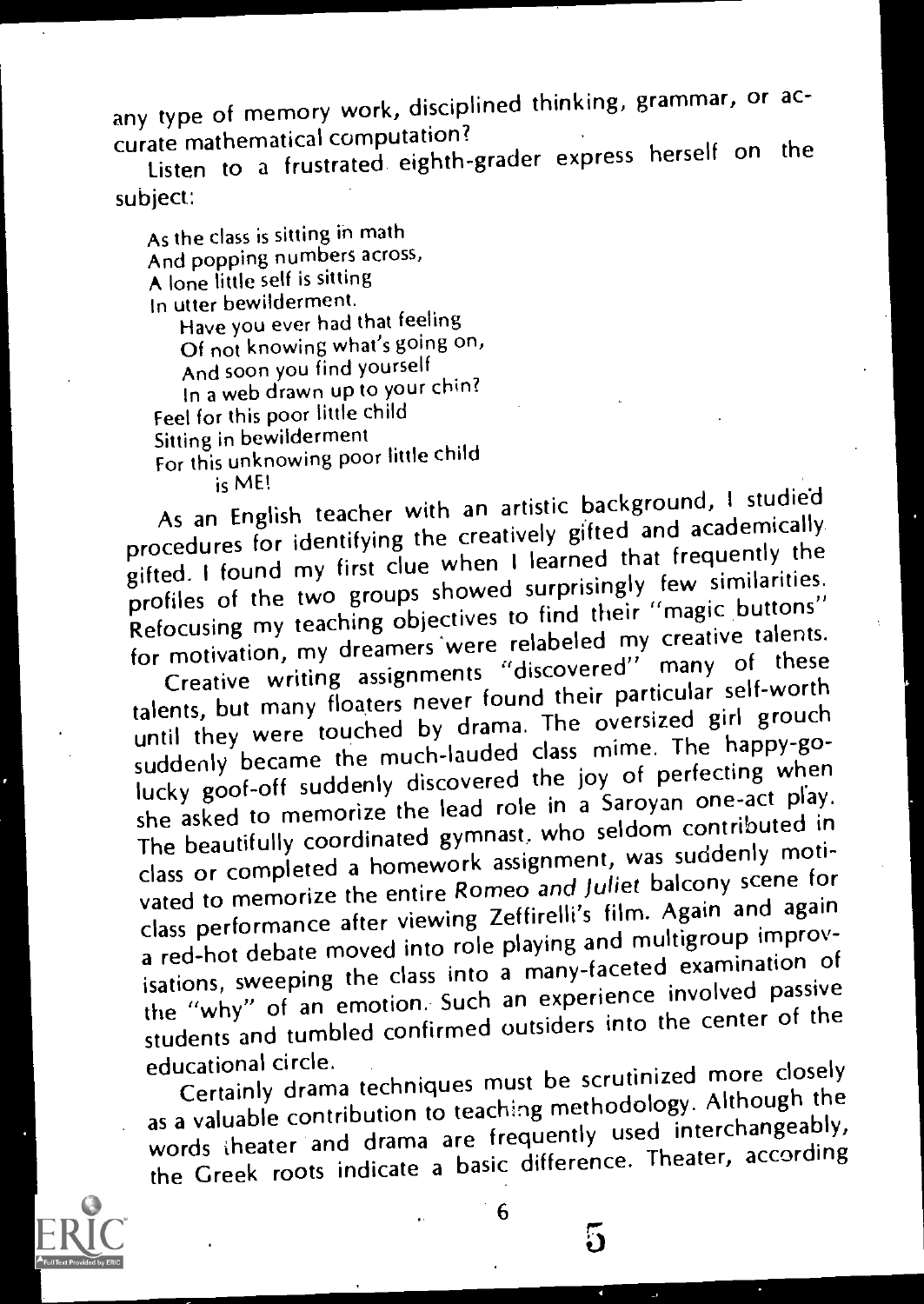to Webster, comes from Greek meaning "to see, to view." Drama, however, comes from the root meaning "to do or live through." One tremendous teaching asset of drama is that, through its ability to help people identify with other situations and peoples, it becomes a tremendous humanizing force. Ignorance and preiudice often dissolve when the hearer is performing on the other side of the fence or in another's shoes.

The learning experience is increased because drama can isolate a segment of life for study and reflection. True learning occurs in improvisation when moments of reflection drop a mundane skit into a larger universal framework. Recognition of this by Dorothy Heathcote, the great British artist-teacher, has multiplied the use of improvisational techniques as educational tools.<br>An interesting analogy to her insight was heralded years ago

by playwright Thornton Wilder in the third act of Our Town. In it<br>Emily, having died in childbirth, asks to relive a day on earifi. She is advised against this by the other people in the cemetery, but she insists. She chooses to relive her twelfth birthday, know-ing in advance the coming sorrows and separations. She finally bursts into tears and returns to the cemetery, saying, "I can't. I can't go on. Oh, Oh, It goes so fast. We didn't have time to look at one another. I didn't realize. So all that was going on and we never noticed .. . Oh, earth, you're too wonderful for anybody to realize you. Do any human beings ever realize life while they live it? . . . every, every, minute?" Teacher-structured learning moments focus on a segment of life, slow it down for reflection, and allow the student to examine it with added awareness of "what it's all about."<br>Junius Eddy, formerly of the Ford Foundation, wrote in Upside

Curriculum, "The arts as processes need to be examined carefully<br>for their application to teaching situations . . . with emphasis on affective as well as cognitive goals." In my description of moti-<br>vated "floaters," the affective drama technique was the learning stimulus. It swept the class into empathic situations that developed<br>into cognitive learning moments. These learning perspectives occurred when the drama was arrested or completed and a reflective discussion searched for symbolic truths or fresh points of view.

"Motivation" is derived from the same Latin root as "emotion," meaning to move. Harold Taylor wrote, "Thinking is an ac-

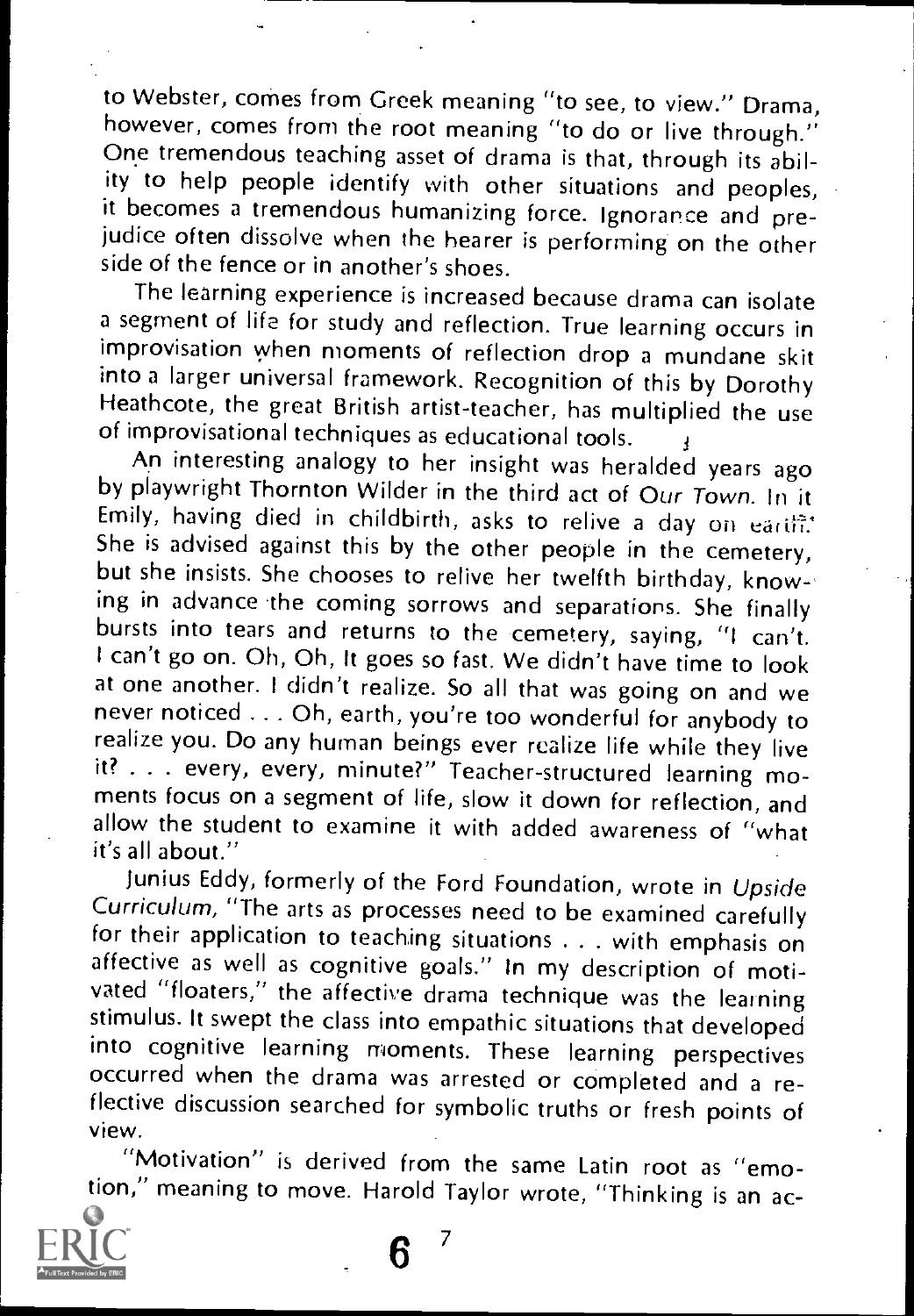tivity of the whole organism which begins in the senses . . . and involves the emotions." What our teaching frequently neglects is that emotional motivation must precede, as well as accompany, cognitive learning.

A junior high school English teacher is told her curriculum will consist of teaching "clauses, verbals, and styles of writing." Asking if that is all, she hears, "Isn't that enough? Teaching those things well should certainly be sufficient." The key word is "well." What is meant by teaching "well"? It should include motivating students. How do we motivate except by making subject skills relevant to individual students? And what is the relevant area of common experience where a teacher and her "unskilled" students can communicate? This could lie in the area of common humanness. Drama contains a universal human thread integrating all skills and helping to avoid fragmentation of learning that so frequently occurs when skills are taught in isolated compartments.

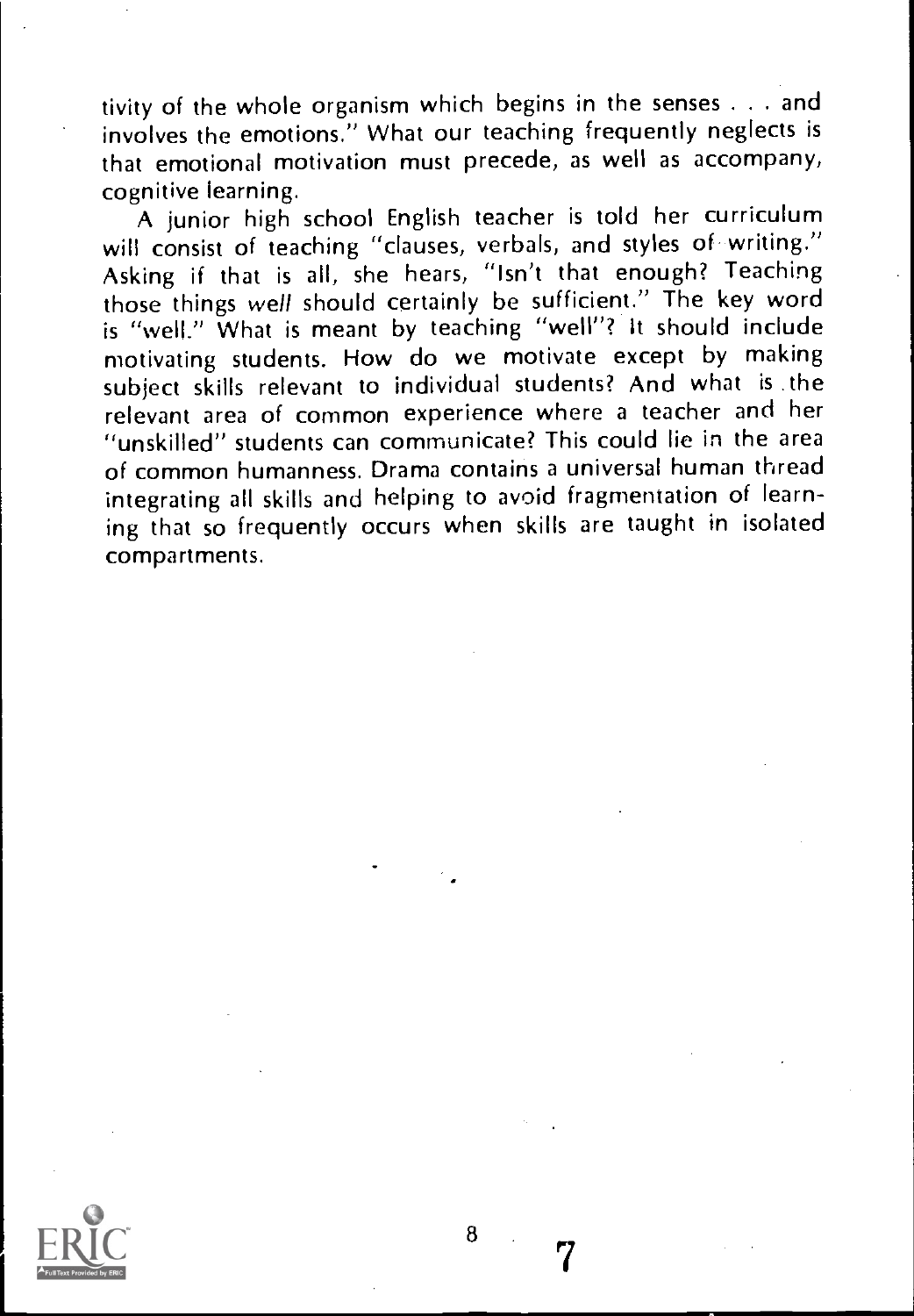**CURRICULUM DRAMATICS-ECLECTIC TEACHING** Lurriculum dramatics is a continually evolving, unabashedly eclectic method of teaching. Any dramatic means that motivates, accelerates, and deepens the quality of learning should be used. Frequently two or three learning objectives can be simultaneously accomplished through dramatic techniques. A class can experience an integrating "group dynamics" session while simultaneously role-playing histcrical characters and pondering human conflicts involved in the French Revolution. Thus drama techniques, frequently used for a sociological or psychological ob-<br>jective, can be refocused for effective subject-oriented learning. Curriculum dramatics uses drama techniques to deepen and en-<br>hance education by using affective skills of participation and empathy. Students gain experience in testing simulated, alternative life choices. The teacher guides students in identifying with and examining selected pressure points of human conflict. Curriculum dramatics frequently acts as the coordinating medium, binding together several educational disciplines and arts.

Artists working in the early days of creative dramatics fremake art the workhorse of the curriculum. Certainly many "dra-<br>matic" atrocities have been committed by unknowing teachers<br>who were frantically slapping together holiday programs or Health Day skits! Such practices can be eliminated when teachers<br>learn the basic principles of the art so they will not warp the medium to fit nondrainatic materials. Ideally, university and college methodology courses should train their teachers so that they

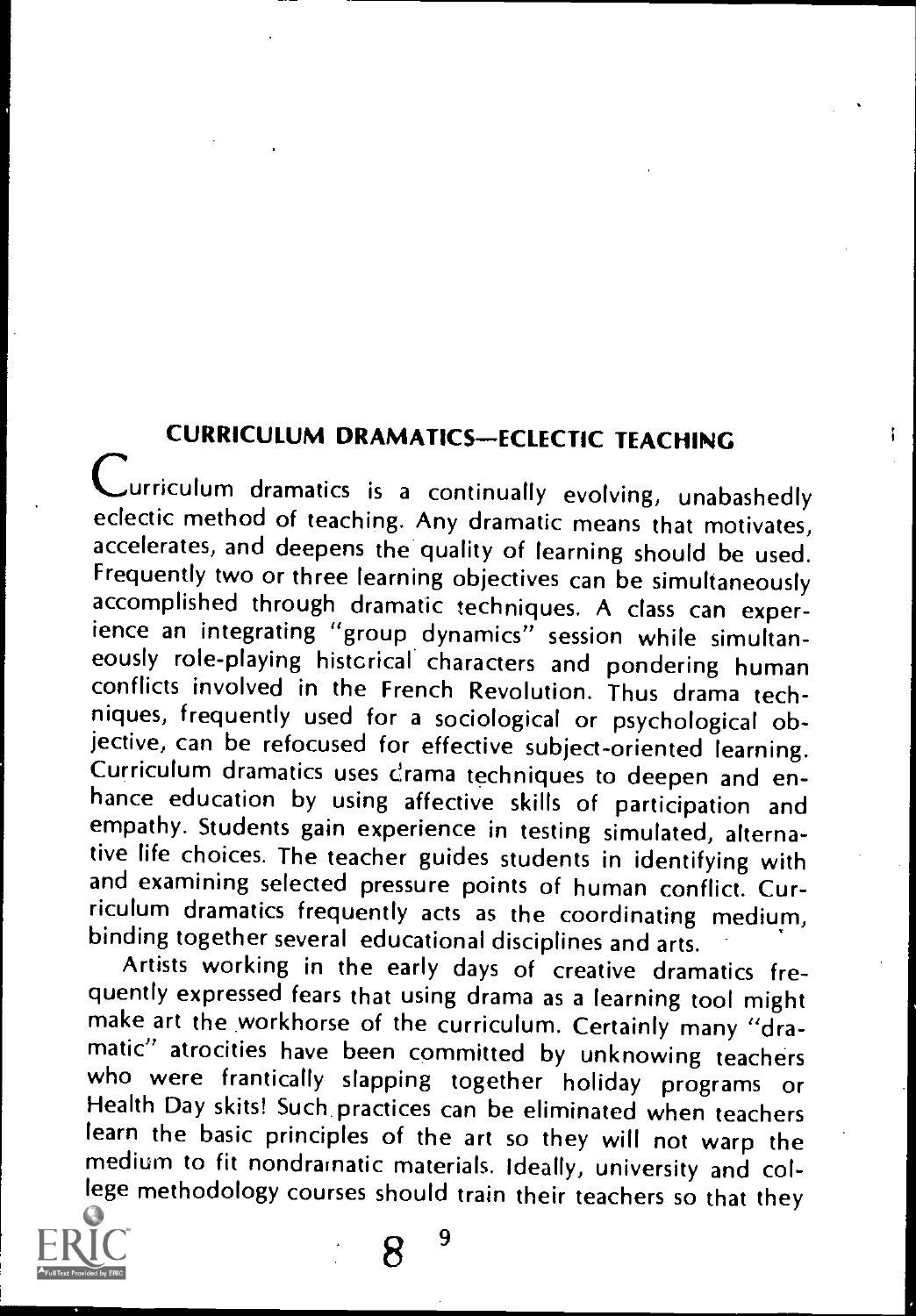could .automatically slip in and out of various art techniques, each appropriate for capturing the learning interest of an individual student.

## What Can Curriculum Dramatics Do?

Drama can frequently be a catalyst, pulling together a unit of study.

study. Another example of freewheeling from one medium into another to support a learning concept occurred with a group of third-grade boys who had been studying transportation. These young transportation enthusiasts depicted a train struggling up a mountainside using their rhythmic bodies and sound effects. The emotional exuberance of the invention of the wheel was expressed with whirling, colored streamers. The advent of air flight was celebrated, a class of Jonathan Livingston Seagulls crowning their performance with a barrage of handmade paper airplanes soaring into the audience. The teacher even helped the boys implement a tremendous scarf dance under the guise of The First Balloon Ascension. Nylon scarves were fastened together and ballooned upward in rhythm to Strauss' Music of the Spheres. Color, movement, rhythm, music, poetry, science, history, and English were all introduced with a theme song: "Around the world at Hawken School by land, by air, by sea." The drama had been the motivating catalyst: Through people's desire to move faster, they had struggled against the forces of nature, the pull of gravity, fear, and inertia until finding glorious release. The classroom teacher needed no special expertise except the most elementary awareness of media and their possibilities.

This is the era of multimedia as well as the arts. Assess your own abilities. If you can handle tape recorders, slides, movies, and projectors, incorporate them occasionally in your dramatic productions. Effective learning is frequently multisensory.

Teachers unsophisticated in dramatic techniques may unwittingly choose such an exercise as an integral contribution to their curricula only to realize later that the normal progression of learning has been arrested and no deepening experiences or insights have occurred. On the other hand, if a teacher learns how to adapt such exercises for the greatest effectiveness in the cur-

 $10 \rightarrow \Omega$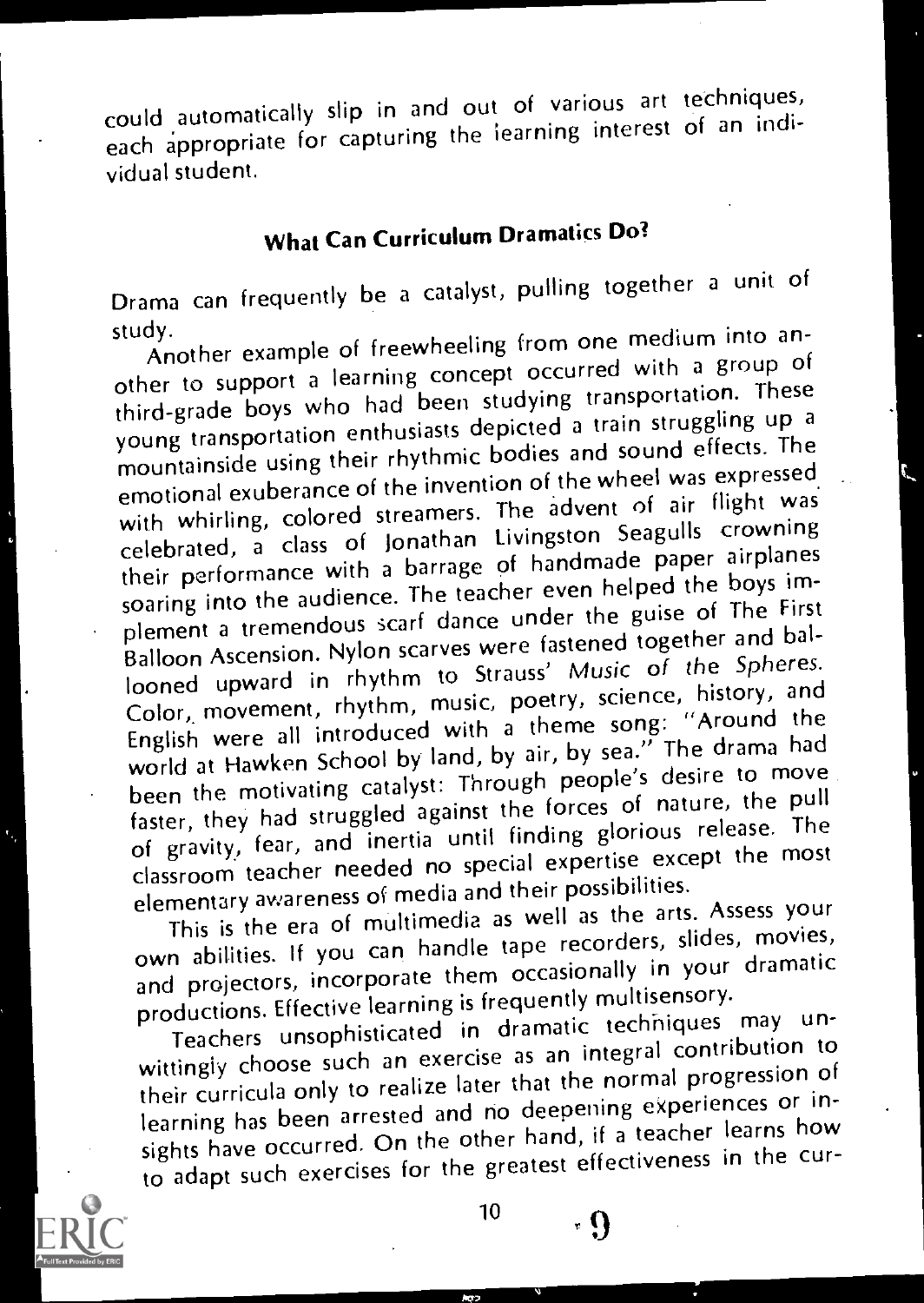riculum with a specific class on a certain day, an exercise that might threaten to become a debilitating crutch can be an exhilarating part of quality learning.

#### The Airport Exercise

Let me illustrate with a recent, specific instance: Victor Miller, from the American Shakespeare Festival Center for Theater Techniques in Education, conducted a very effective teacher drama workshop.

One of Mr. Miller's opening exercises, used to illustrate the components of drama, was a little gem called "Airport." An obstacle course of chairs and boxes was assembled on stage to resemble a littered runway. One teacher volunteered to be the airplane. A scarf tied over his eyes helped him simulate the conditions of a blind landing. A second teacher volunteered to act as the control tower: He was to guide the "plane" to a safe landing without it touching any of the obstacles along the runway. The exercise was filled with dramatic suspense because it established an objective that could be attained only by surmounting a series of challenges. It also established an unusual relationship of trust between the two actors.

A few days later, I was invited to do two half-hour curriculum drama sessions with a "problem" third grade. Consultation with the classroom teacher revealed a class consisting of three children in psychoanalysis, several emotionally disturbed remedial readers, an academically run-of-the-mill middle group, and a smattering of precocious students. Learning was impeded because of poor group socialization. My drama educational objective, learning to work together, was administratively agreed upon.

I decided NOT to begin my sessions with a primary emphasis on people because those relationships were too central to the class problem. The first half-hour session was, thus, spent on preliminary, individual enactments of animals coping with obstacles of nature such as thunderstorms. The children were then asked to return to the circle and vote for their favorite animal. (Of course, horses were agreed upon!) Asked if they would like to enact a story about horses, they enthusiastically agreed. The students were asked to count off by fives, which caused momentary consternation when they realized that friendship cliques that



JI,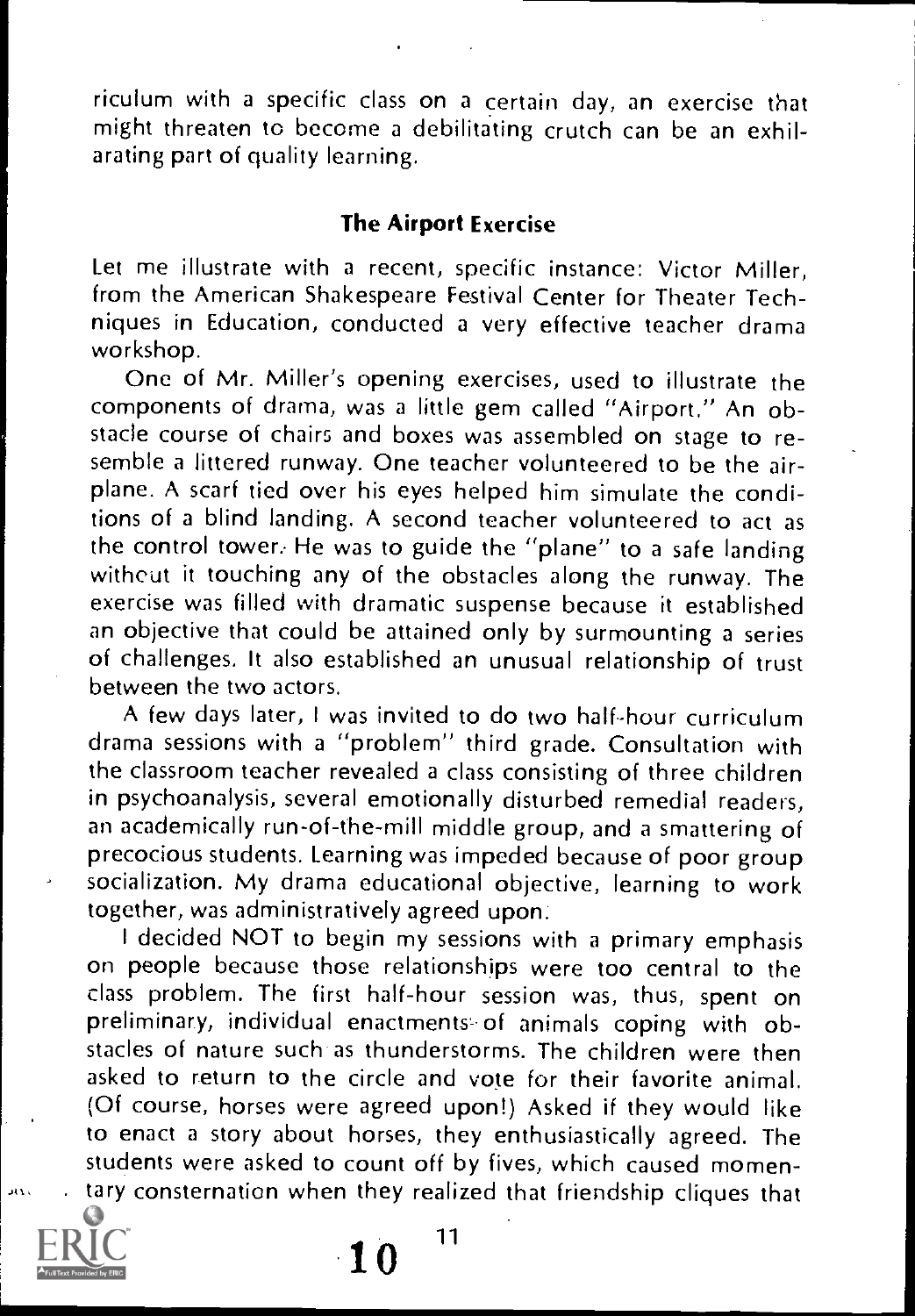had been seated together were fragmented when those with identical numbers were asked to act together as a tearn. The emotional upset was quickly subdued by introducing a preliminary story structure. The groups were asked to enact the purchase of very special horses to be trained to make a trip up the Magic Mountain.

On the second day, the Airport exercise was adapted to the third grade for socializing purposes. The airport runway became a tunnel leading up Magic Mountain. The control tower became the horse trainer, who stood outside the tunnel and verbally led his string of horses through the obstacle course. Eyes of the horses were not masked because such a request would have only been a challenge to peek! Eyes were to be closed because the tunnel was dark. Any horse who peeked was immediately disqualified by his classmates, who were watching tensely just outside the crooked "tunnel" of chairs. Each team consisted of a trainer and a team of horses: Each "horse," crawling on hands and knees while clutching the ankles of the horse preceding him, had to move with the team as a coordinated unit at the command of the student horse trainer. The dramatic tension was superb. But better still, a heterogeneous group of third-graders was learning to work together with a unified focus.



11.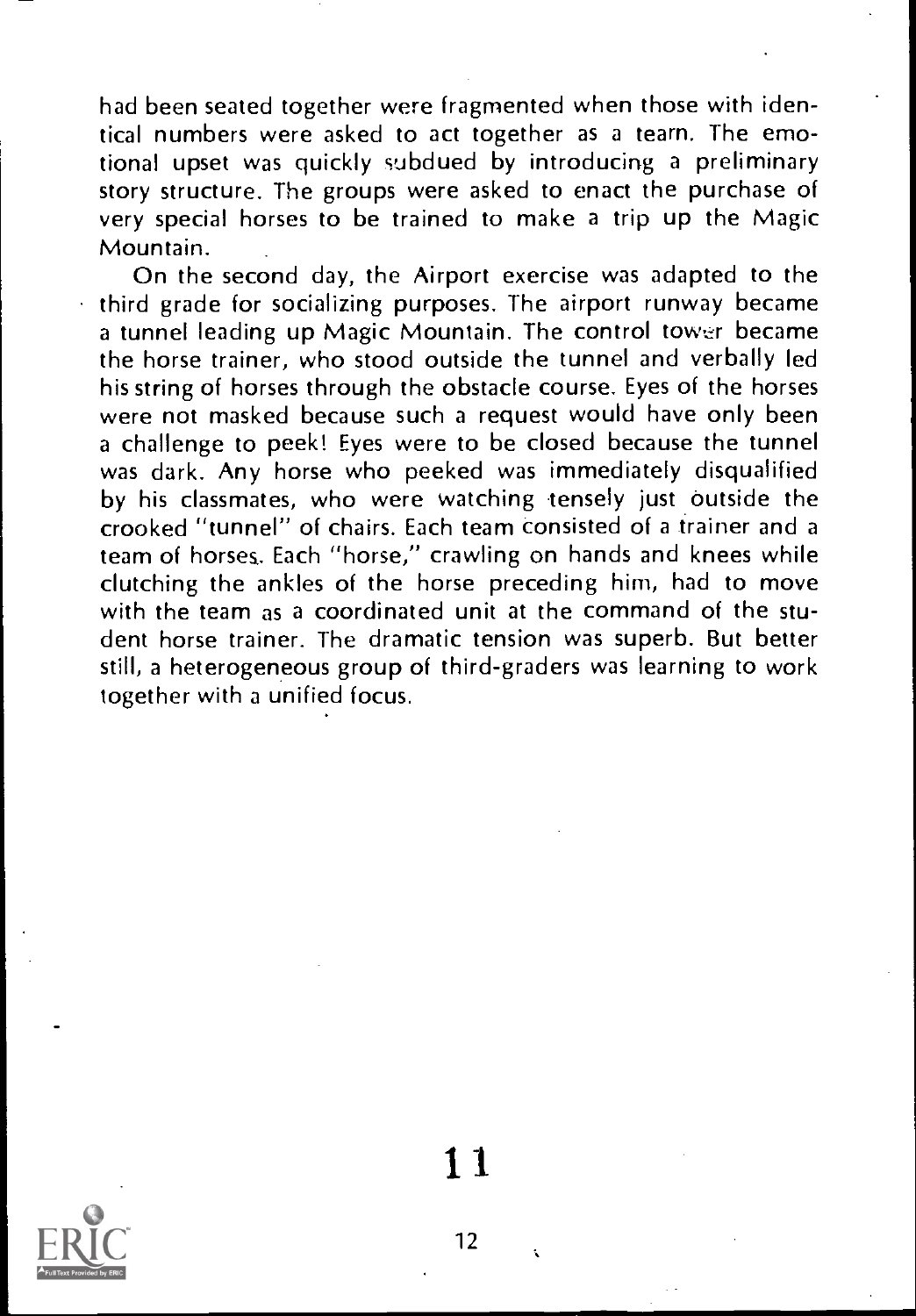## TRAINING THE TEACHER

To use drama as a facilitator of quality education the main thrust should probably not be in developing and publishing drama exercises, but in training teachers to recognize and develop dramatic elements within their 'own curricula. In these days of "turned off" students, a teacher must develop material stemming from where the students are in their specific curricula. Therefore, textbook exercises, unless handled with great flexibility, tend to make instruction rigid by inserting what may be a non sequitur at the very moment a teacher is trying to relate more closely to the class. Such exercises can sometimes stimulate the creativity of a tired teacher but should never be substituted for creative judgment and proper adaptation.

A carefully sequenced approach of imparting to dramatically unsophisticated teachers some expertise in educationally oriented drama is most needed. Because a teacher is not always working with preplotted stories, she must learn how to identify and to structure a dramatic situation out of a general idea while the students retain a satisfying feeling that they have created it themselves.

It has been suggested that the test for quality reasoning is very similar to the criteria for quality curriculum dramatics. Through perception (or seeing the world through one's senses) and awareness (an inner feeling or consciousness), one can draw conclusions (or find the reflective learning moment). With this order in mind, we begin using curriculum dramatics by developing a belief through the senses, then moving into the study and use of emotional drives and their inherent conflicts.

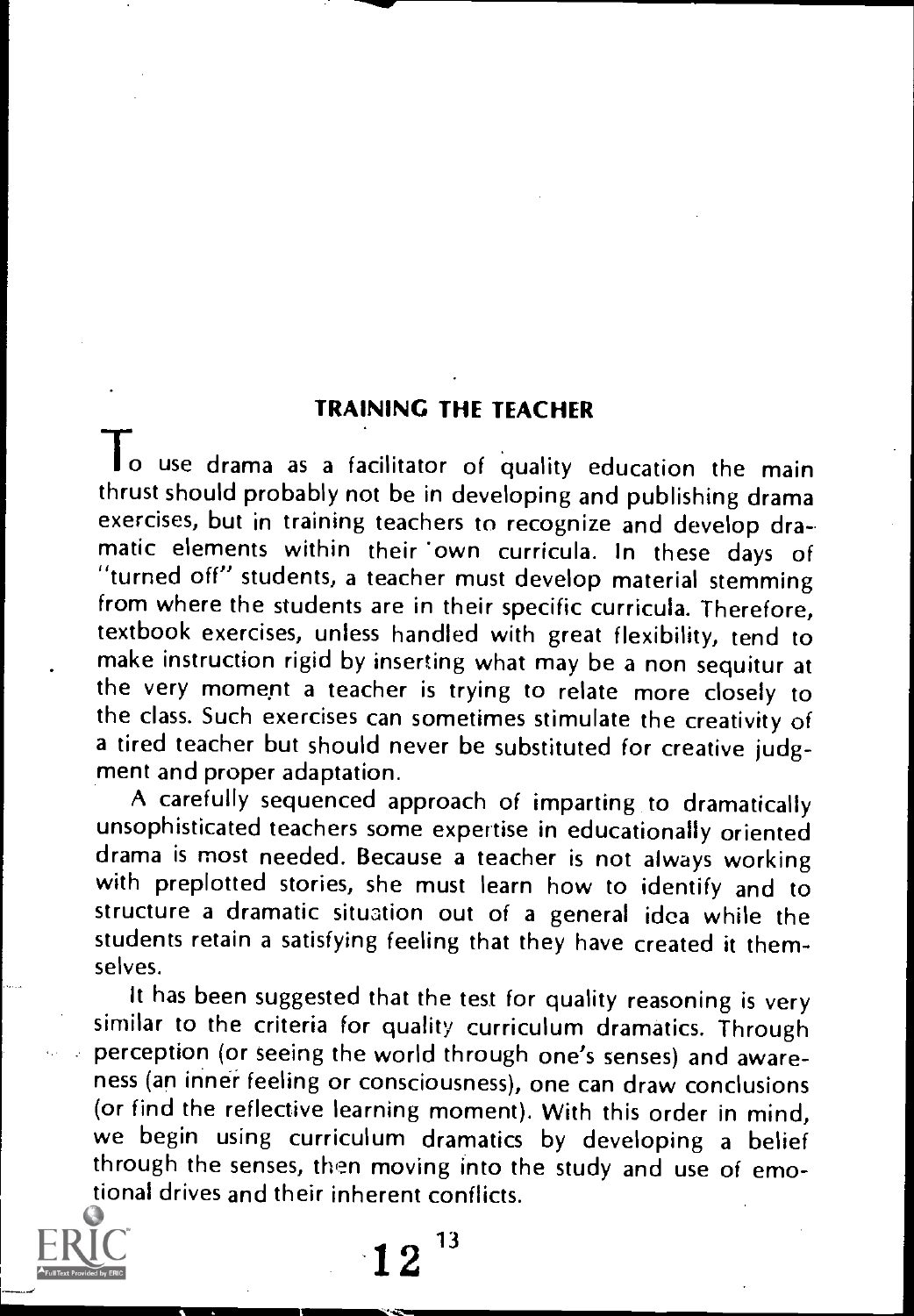Often teachers follow given curricula so slavishly that they complain they have no time for "frill" dramatics. Of course, little time exists to memorize extraneous material or even to improvise, when working in educationally meaningless areas. But  $\dot{\mathfrak{s}}$ s not education a process of skill training to better cope with the myriad problems of life? If this is so, how better can a student learn to cope than by projecting self through drama techniques into simulated life interrelationships?

### To Start, Find A Kernel

The simplest way to begin is to choose stories, plays, or poems that already contain a dramatic kernel. The secret is not to maintain the original story line but to refocus emphasis to bring out educational objectives. To clarify this technique, let me give a few examples:

The specific material aught to a high school class was George Bernard Shaw's Pygmalion.<br>**The educational drama objective** was to find the human uni-

versals within this high comedy to interest an integrated high school class.

The drama medium was used because the class was very inexperienced in any form of improvisation. A single 40-minute demonstration could move no farther than a class discussion and sitdown character dialogue.' But let us consider the educational extensions.

The inherent problem within the play is the process of upward movement of people from one social class to another. What are some of the "superficial" indications of class? (voice, vocal and written grammar, clothes, behavior) This idea can be explored in many ways, such as job interviews between an employer and would-be employee. When a skit ended, the class discussed and voted on whether or not they thought the applicant should have gotten the job. Gradually more subtle observations would be made of body language, moods, and atmospheres to be read and coped with by the applicant. What makes a person a winner? How can one protest effectively? Narrow each area to an example specifically applicable to the lives of teen-agers. For example, how could a student actually change the school's dress



14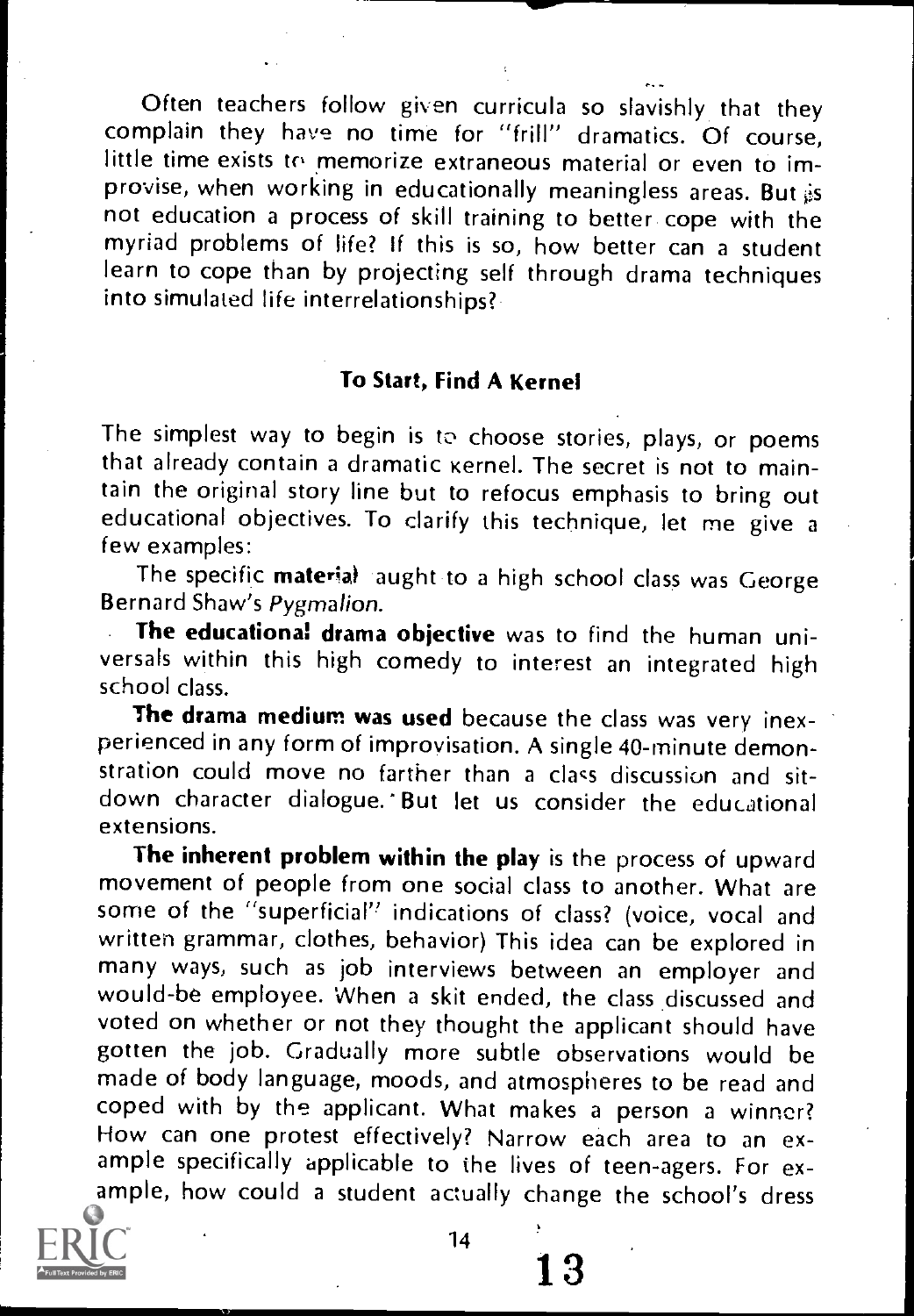laws? Who should be approached? Which member of the class might be most successful at this and why? When should this person approach the administrator (first thing in the morning, after coffee), and how?

Now the class is ready to go back to Pygmalion and see how Eliza Doolittle could play the role of the flower girl who turned into a fine lady. Compare Shaw's ending to that in My Fair Lady. Does one seem to ring truer than the other? What is Shaw's objective with his ending? This only begins a curriculum dramatics exploration, of course. But retrace this preliminary outline for oral English and improvisational moments, and you will quickly see the number of in-depth learning moments.

So we began with an informal discussion of the seemingly insensitive crassness of Higgins who had been reared by what appeared to be a very wise and sensitive mother. What had caused Higgins to develop this crass exterior? Students at their seats began improvised dialogue between young Higgins and his first date! The class was involved in an educationally humanizing experience, teaching them the process of studying motivations and of better understanding abrasive people and situations.

Here are two other examples that developed from literature:

The material stemmed from Conrad Richter's Light in the Forest, used for seventh-grade ungraded reading.

The educational drama objective was to use oral English as a group review and culminating experience to increase racial understandings.

The drama medium used was an informal debate.

The inherent problem within the story concerned the effects of rearing a child in two different cultures. The debate centered on placing responsibility for the tragedy of this youth "without <sup>a</sup> country." One side represented the Indians, the other the white settlers. A definite structure had to be maintained for such an informal debate. Time was allotted for each speaker, and scores were kept by a neutral judge as each fresh argument was presented. Notes could be passed to coming speakers by teammates, but absolutely no talking was allowed, except by the designated speaker. When the issue chosen for debate is sufficiently stimulating, the process encourages attentive listening, as well as thinking on one's feet.



1 4 <sup>15</sup>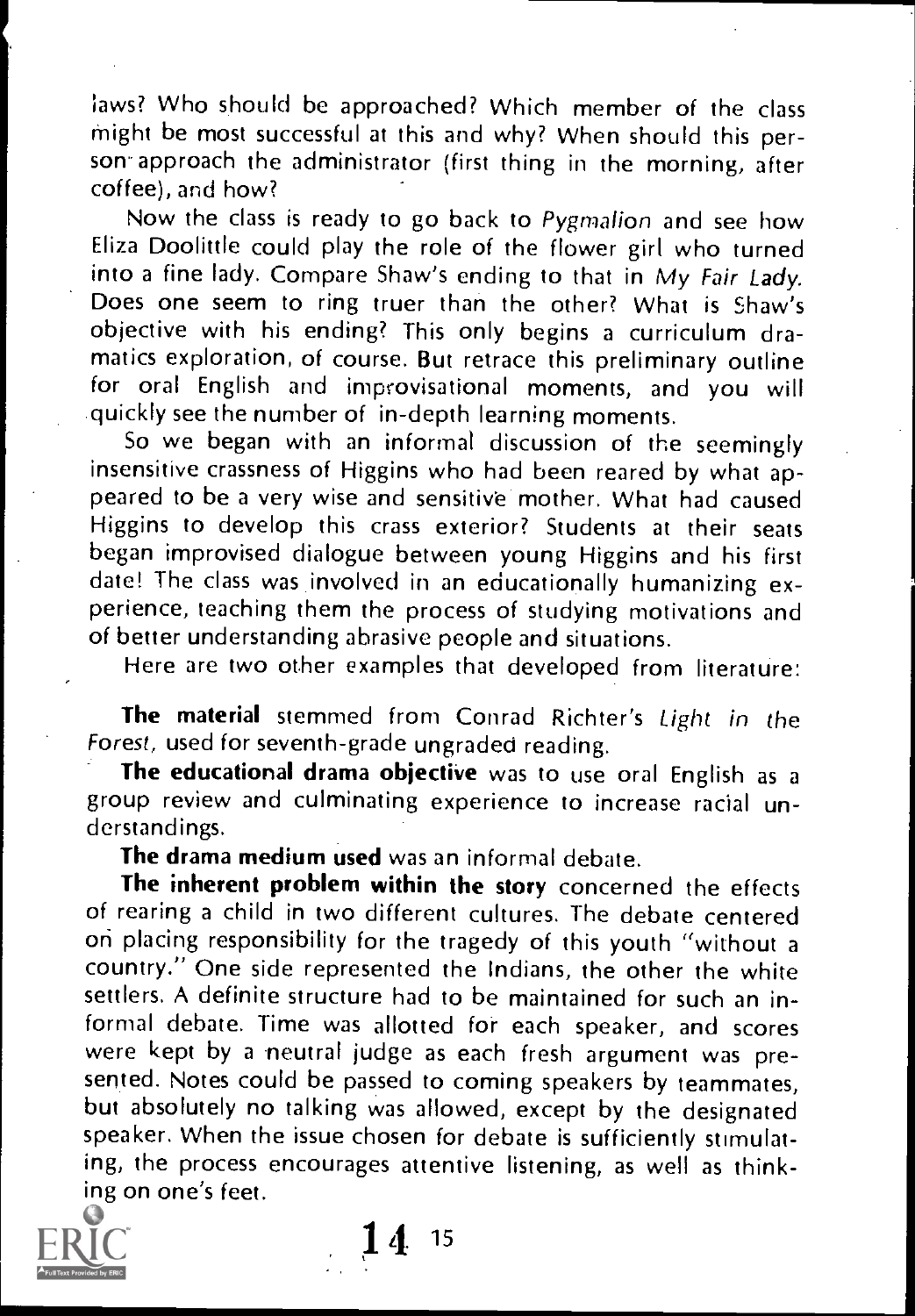The material in the second example was based on C.D.B. Bryan's "So Much Unfairness of Things" from a paperback collec tion Twenty-One Great Stories.

the educational drama objective: A value study of the cause and handling of cheating.

The drama medium began with a student-centered discussion, with the teacher invited to participate like any other student. It then moved into an improvisational examination of alternative choices of action. Then an obligatory scene was enacted by volunteers using alternative solutions.

The inherent dramatic problem emerged as the scene that had not been written in the original story. (Watch for these teaching extensions, as they leave freedom to improvise alternatives.) The students wanted to figure out what had caused the father to change his attitude toward his son, so they improvised the unwritten scene between the ambitious father and the headmaster, after the son had been caught cheating on an exam and was about to be expelled from school.

### Human Elements of Math and Science

In case the reader is silently mumbling that curriculum dramatics can be used only for English or social studies topics, let me hasten to insist that it can be used whenever a human element can be used. In science, a third-grade class was learning about the beginnings of the world. Abstract music was played on the phonograph, an open space became available, and the children were invited to explore the feeling of moving in space with their bodies. Rhythms of the oceans were introduced, and finally animals emerged from the sea. Pantomime explored a variety of dinosaur, including the much-beloved miniature horse, the eohippus, as well as horrendous, now-unknown beasties, which stretched their kinesthetic imaginations. Then drama was introduced with the struggle to survive. Four-legged animals became two-legged monkeys and gorillas. Children studied the difference in mobility between paws of dogs and cats, acting out differences with their bodies, the cats mischievously turning doorknobs! Then they were asked the difference between their own hands and the paw of a kitten. After they had investigated the power



 $16 \quad 1.5$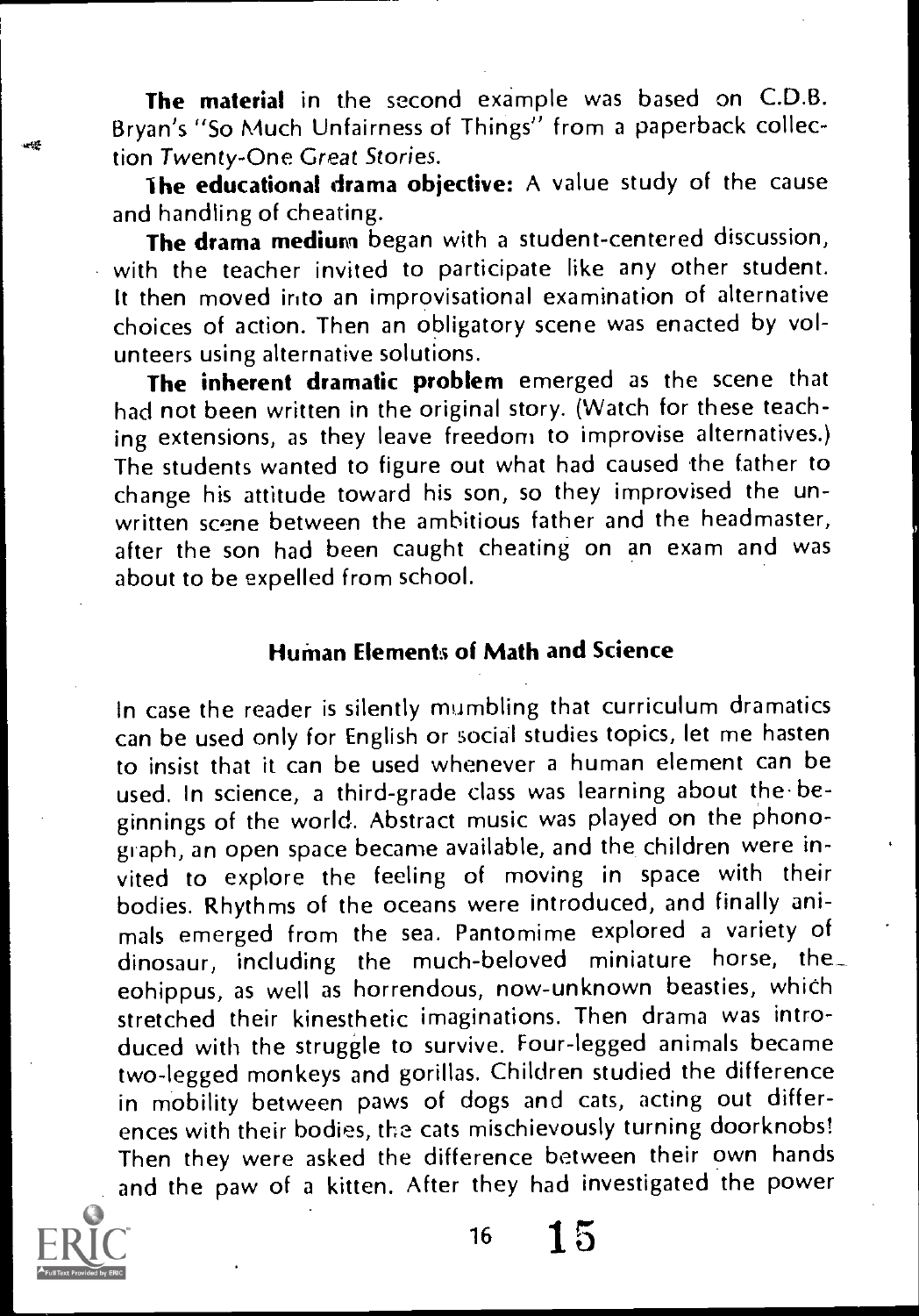given to humans by the simple ability to grasp, they decided they wanted to make a "Dance of Evolution," which put everything into a learning sequence with music to heighten the emo-<br>tional effect. Someone had also observed that humans not only had command of the environment because of their hands, but they were also the only animal who could laugh. You can imagine how that dance ended!

A rewarding episode came to the teacher a few weeks later when the class went to the Natural History Museum to extend their studies of evolution. The professional science guide said at the end of the day that she had never seen visiting students who could better anticipate progressive evolutionary steps. Curriculum dramatics had left its educational impact!

I handed a geometry teacher a copy of Flatland by A. E. Abbott.<br>The story explores an imaginary, two-dimensional, geometric world. What a wonderful learning concept to explore imaginatively: living in a two- rather than three-dimensional world! The teacher took the basic idea of the story and developed her own original plot: Two scalene triangles, at the bottom of the geometric social ladder, which is based on the number of angles one has, find congruent bliss when married by the high priest circle (who spends most of his time contemplating his center). When the two scalene triangles unite for a kiss, they discover they have become a four-sided parallelogram. They have thus upset the whole immobilized social structure of their world! The play is enriched with lyrics bubbling with geometric terminology.

By humanizing and converting abstract concepts into a fresh, two-dimensional world, this teacher challenged her students with many new learning experiences. In addition, memorizing this eighteen-minute playlet had sorted out and tucked away geometric terminology and concepts in the students' memory banks.

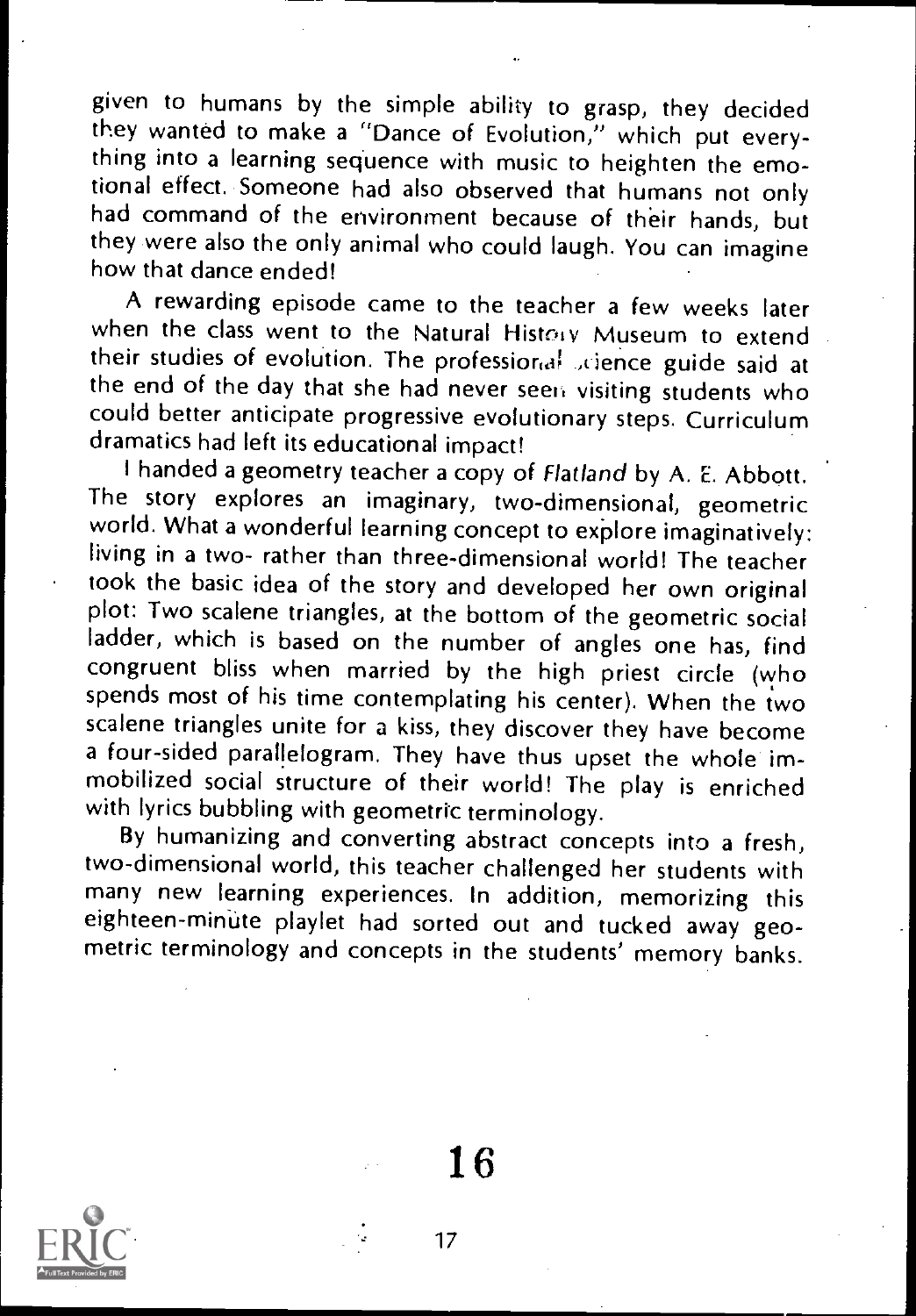### TRANSFORMING THE CLASSROOM

low can a normal classroom lend itself quickly to dramatic effects? A teacher might begin by examining sources of light. An inexpensive dimmer attached to normal classroom lights can change a glaring study hall into a mysterious cave. Blackout curtains at the window not only will improve slide, film, and transparency projections, but also will help establish dramatic mood. Movable chairs, desks, and tables that can be pushed aside for unencumbered floor space are a modern must, but <sup>I</sup> have seen dramatic magic transform <sup>a</sup> classroom containing screwed-down desks. Elementary sensory exercises began at the desks, went into the aisles between desks, and ended with a few sparkling children volunteering to perform in front of the class. Teachers must learn to make the most of the space allotted. They must learn how much noise will be tolerated by the rest of the school, let alone by their own nerves!

A teacher who wants to expand classroom dreams can purchase several colored spotlights with clip holders to fasten onto a window shade or stepladder. Acting areas can be established on the floor with chalk, masking tape, or carpet remnants. Stackable blocks or platforms can add fresh dramatic dimensions, but when the ingenuity of students has been sparked, even a chalkboard eraser can be delightfully transformed into a cradle telephone! The secret is to make use of what is available and to stimulate the child's own creativity so the teacher can step back and allow



<sup>18</sup> 17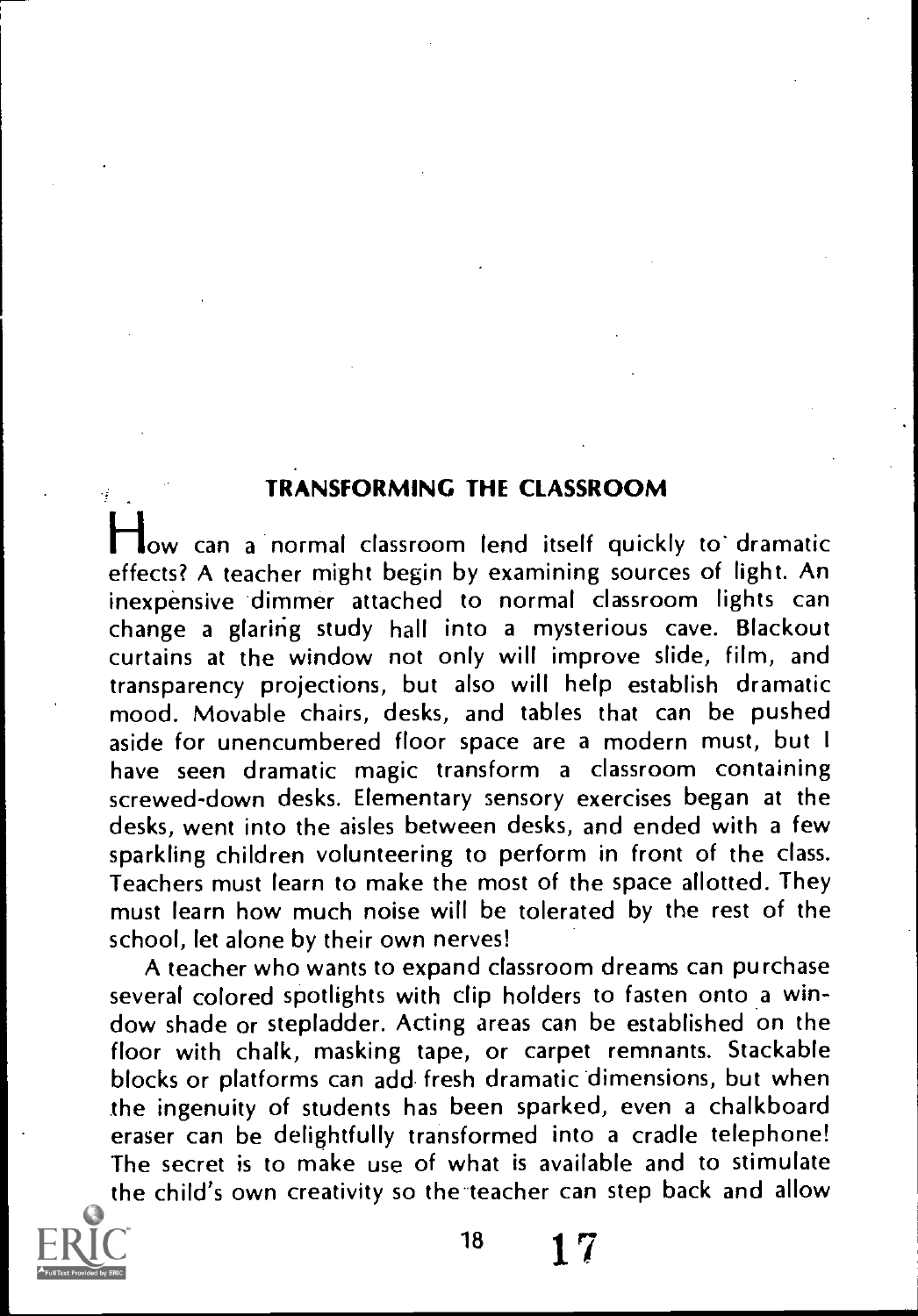the class to take over, Too often teachers become carried away by their own inventiveness.

Dorothy Heathcote mentions six elements of drama-sound and silence, light and darkness, movement and stillness. I believe that drama includes two more elements: time and space, which can both be condensed or expanded with dramatic effect.

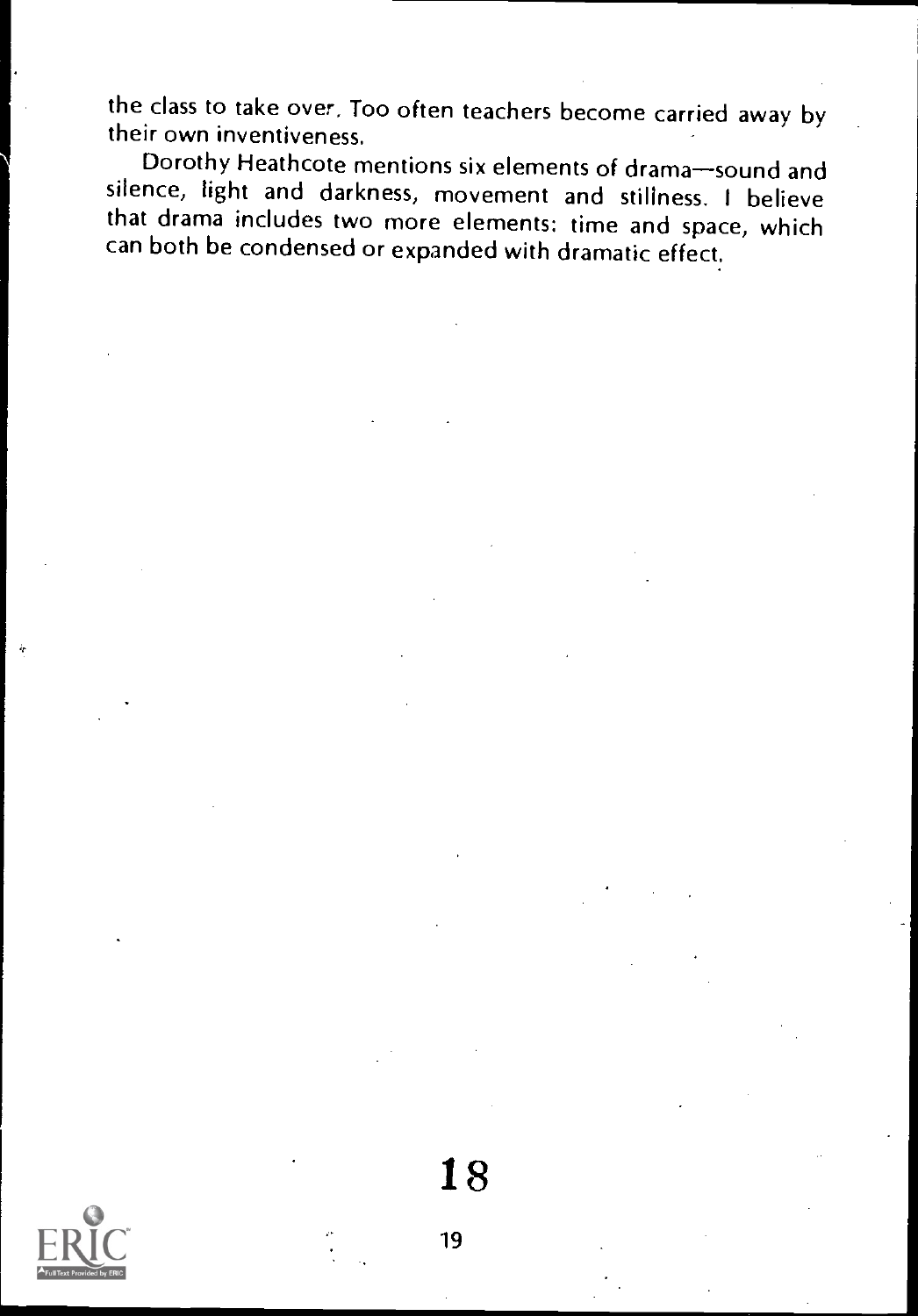#### HOW THE TEACHER PROMOTES CREATIVITY

The key to curriculum dramatics is that the teacher guides creativity into quality areas of learning rather than being satisfied with peripheral or pre-prescribed exercises not adapted to a particular moment in a particular class or an individual presentation of a subject. The teacher not only must know the subject matter, but also must remain open to suggestions from students. Too often a creative teacher will impose creativity on a class, thus smothering any creative attempts by students. The real trick in teaching any sort of creative art is to be able to sense how much direction to give a class to guide and stimulate them. The teacher must then exercise the discipline to withdraw from creative activity except to help the class build, when necessary, excitement and tension. This is why the teacher frequently steps into the role of antihero, to give the class something to play against.

The most important techniques are the teacher's tuning quickly into the mood and interest of the class, the ability to find dramatic moments within the curriculum, and structuring those moments to show students the framework within which they can feel free to create. That creativity is not dependent upon complete freedom is one of the first concepts a class must learn in any creative endeavor. All art contains inherent structure, but a beginner frequently needs guidance in finding the correct form. Often the teacher will ask students for the theme, then furnish the specific dramatic situation that will cause the drama to work.



<sup>20</sup> 1 9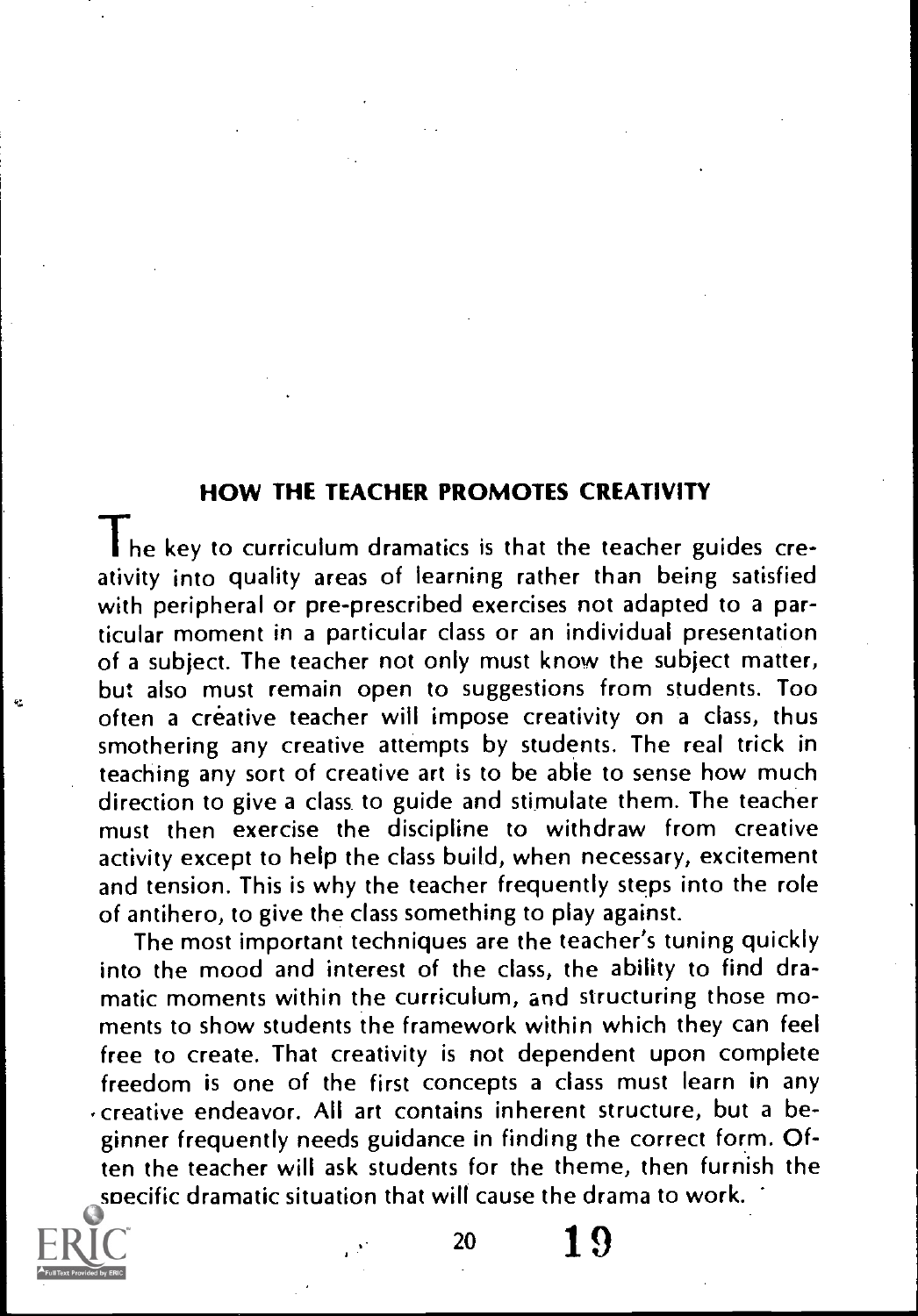## Curriculum Dramatics and "The Odyssey"

The situation or form of the drama will often be indicated by the curriculum itself. An example of this.type is a jelled or structured improvisation stemming from a study of The Odyssey. As the teacher, <sup>I</sup> was searching for a culminating experience that not only would indelibly imprint the story in the students' minds but also would unfold new levels of understanding.

I wanted quality learning to continue while moving into drama. I suggested creating a class odyssey. The students had previously researched the word "odyssey," discovering it meant a trip entailing a search. They decided their class odyssey had been a<br>journey throughout the school year in search of the next grade!

The class had recently been introduced to symbolism through poetry. Now they were asked to study each episode of Homer's Odyssey, condense the action into a short paragraph, and decide what each adventure represented or symbolized. For instance, the Cyclops were described as very self-centered, antisocial monsters who could not cooperate sufficiently to form a community. The class decided that the one eye of the Cyclops symbolized a force with an introverted, all-demanding focus.

The next assignment was to decide what in the students' own lives might have a similar, all-consuming focus. Their unanimous vote went to television. With this in mind they began creating improvisations centered on-TV's ability to divert and draw them<br>from the studies necessary for promotion to the next grade.

The lures of Scylla and Charybdis were symbolized by the distracting pitfalls and enticements of the popular shopping center and teen-age hangout. In this way, each episode's action was condensed and studied for its symbolic essence. This essence was then transposed through freewheeling improvisations into its modern school counterpart. The class repeatedly regrouped while tackling each new episode as they slowly developed <sup>a</sup> class odyssey. The overall, basic structure of the drama had been furnished by their curriculum. The learning had been enriched by carefully examining the symbolic level of each episode. This symbolic level was then transposed into modern situations related to the students' lives. It has now been nearly ten years since that learning experience in drama took place. Students who have since graduated from college have said that they will never forget this



 $^{21}$  20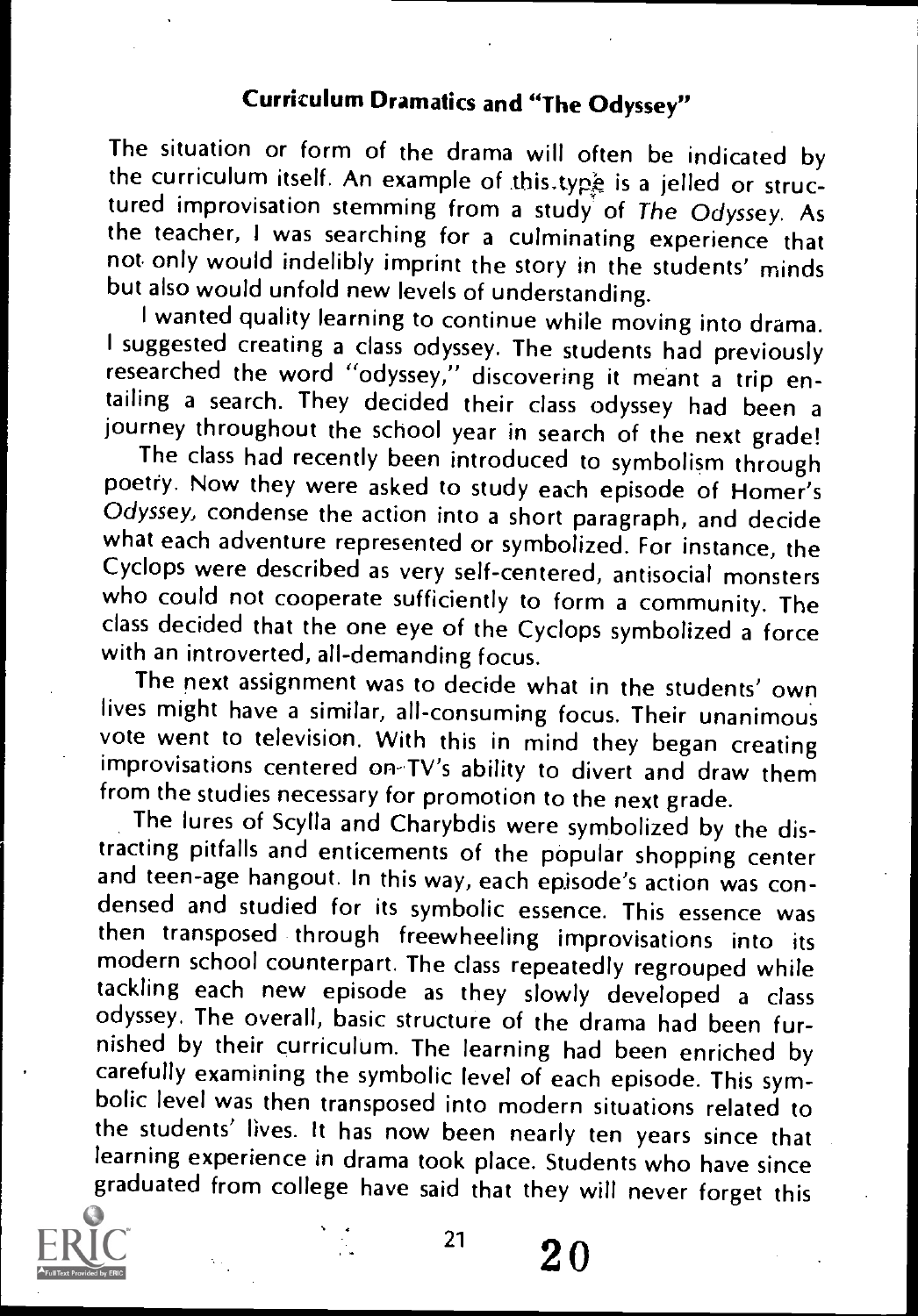experience with The Odyssey, when they were encouraged to use their individual expertise in acting, mime, song, and 'dance to give a modern interpretation of their personal class search.

## Different Interpretations

Several groups within the same class may be creating from the same theme with observations, reflection, and further thinking occurring after each group's class presentation. This is where a teacher's expertise emerges in the way the class is guided and stimulated to further in-depth thinking. Repetition of the same situation with different interpretations as new insights are discovered can be an extremely exhilarating learning experience.

<sup>i</sup> have seen a class of third-grade boys thus improvise the planning scene between the Egyptian pharaoh Khufu and his architect lmhotep as they discuss plans for building the Great Pyramid of Giza, constructed long before invention of the wheel. One pair of boys after another volunteered to discuss the pharaoh's dream and together figure out how such a structure could be built: Transporting stone across the river, dragging it on sledges across the desert, building an earthen ramp or hill alongside the structure for hauling up the stone, even deciding what time of year to allow the slaves to return home to plant and harvest crops so that the men and their families would not starve while the tomb was being constructed. Each step of the process was discussed and reasoned out. A sequenced pattern slowly emerged, the enthusiasm of the boys mounting as new methods and problems were explored and another set of boys volunteered to reenact the Egyptian planning session.

A similar investigation and compounding of ideas along a more imaginative theme occurred with fourth-graders studying Greek mythological ideas about the formation of the universe. Wonderfully fanciful ideas developed to explain how the planets were the offshoot of a game of marbies played by the gods on Mount Olympus, or eggs hatched by Jupiter's celestial hen, or grains of sand flicked from between the toes of Mercury. Scenes were enacted and painted. Similarities and comparisons were made with many of the stories of creation: Hindu, Buddhist, Greek, Old Testament, and modern scientific theories. All lent themselves to short improvisations and writing.

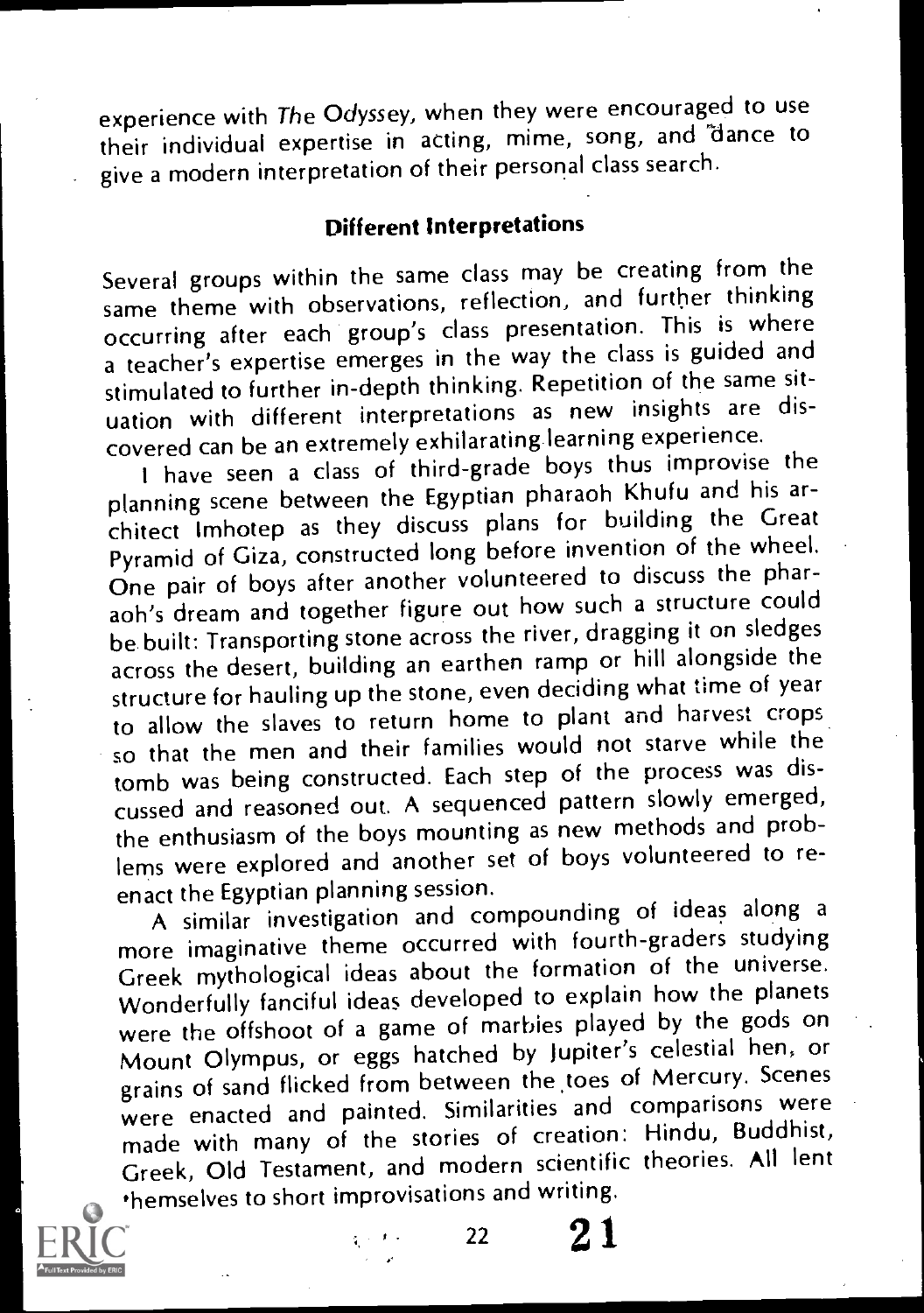Teachers hope to educate their students for life. Students are learning to live, not just to survive. The subject matter consists of<br>teaching skills, methods, and values for understanding and handling life. The only difference is that the teacher sees the subject<br>at a slightly different angle from the student. To get the proper<br>three-dimensional view for successful learning, teacher and student must function together with a proper communication. Sometimes this communication is enhanced by multimedia dramatic presentations.

#### "Silence".

A uniquely successful project stemmed from the desire of a rambunctious junior high school English cl s to do a program on silence. They wrote free verse and brought in slides and pictures<br>for the opaque projector to illustrate them. They invited their families to the program in the school auditorium. It began in<br>semidarkness after a call to silence! They had me time with a<br>stopwatch how long they thought the audience could comfort-<br>ably remain quiet. Then followed a ser many aspects of silence, leading to the realization that the existence of silence was tied into the existence of sound. Choral speaking, a single lonely voice, answering and repetitive choirs were all investigated. These were interspersed with pantomime and<br>jelled improvisations, which had been reworked many times to perfect them to the satisfaction of the class. The English teacher<br>had only to help students to allow all the ideas to surface democratically and to guide their creativity into an artistically gratifying form. They brought their Brownie cameras and wrote fur-<br>iously! Let me quote a few of their poems. The first is from a transfer student, floating, inattentive to the outside world, im-<br>mersed in academic problems:

Silence has no shape. no size, no color. With your eyes closed vacuum-tight You might reath out ... There it would be.

Each has a different feeling for silence That will never change Because that feeling lies silent Deep within each soul.



 $^{23}$  22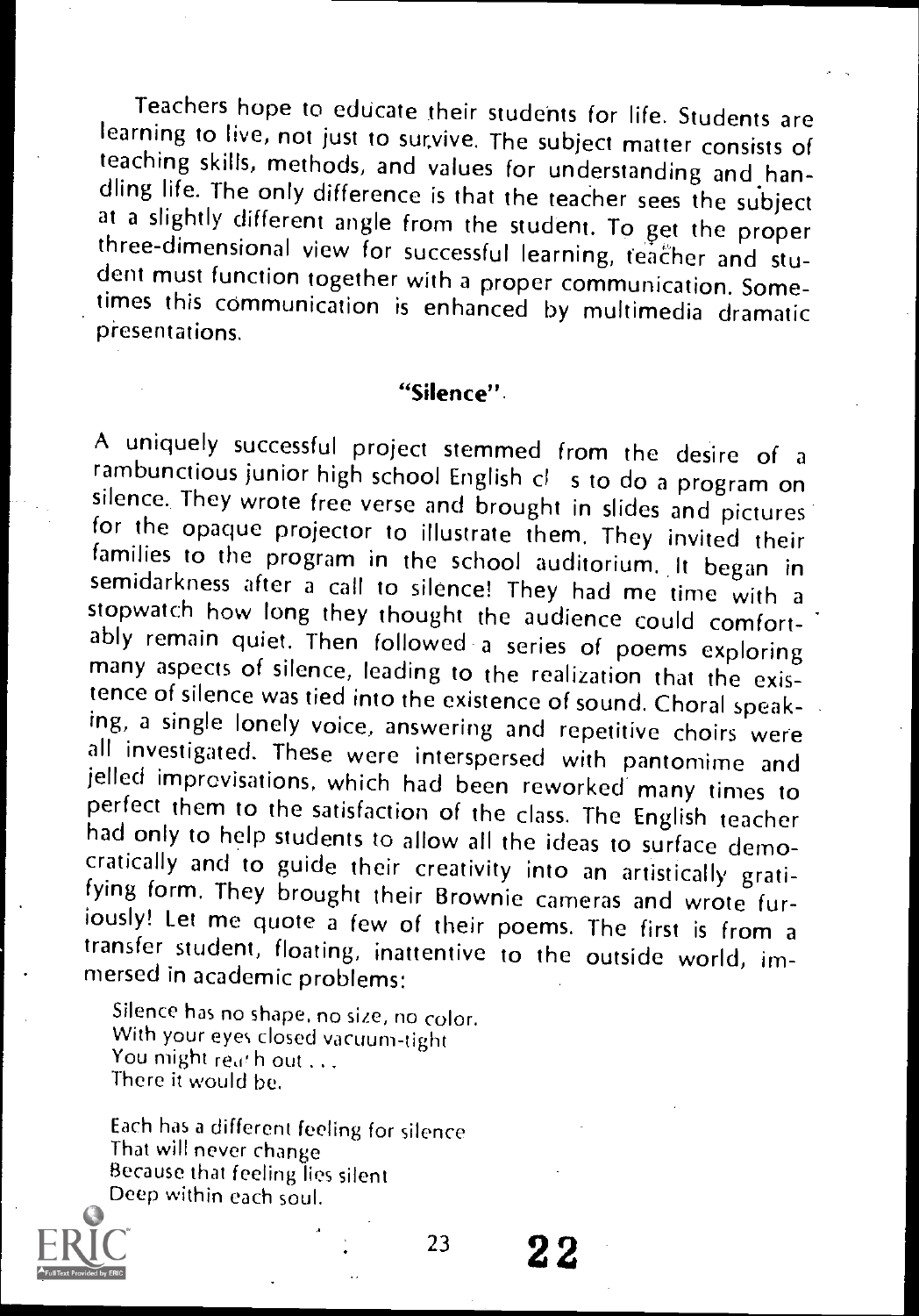Another from a brilliant, sensitive child who had suffered great sadness:

Rows and rows Sweet and silvery clear The very tender innermost Of the world's tough shells. But what do you expect of us? Crisp thoughts lie untouched, Wilting on a bed of white linen Yet no one sees. Ah, it is not what you suppose That is not the thing, not the bottom, not the SOUL That is some perverted reflection. It is thwarted desire, a heart wrong side out. So and So This way and that way One or the other ... But what do you expect?

And this delightfully actable vignette:

No silence on the bus today. Rumbling, jam-packed, squeezed with human bodies-Machines trying to escape the havoc of the office To the havoc of the home Through the havoc of a bus. People talked but no one listened . . . too hard to hear. With aching feet, jostled, jolted, jerked, jumbled, jarred. The bus loped, swayed, halted.

Bodies shoved off, Others shoved on. It rumbled slowly, burbling down the street With me wishing for silence. Listen once more to the people ... grumble and babble. Is not that silence, too?

And out of a moment's pause came this teen-age observation:

Silence is love between two people, Love so strong that no one can Break the bond between them, Love so strong, that they have thoughts Only for each other, And nothing will ruin that love.

 $24 \ 23$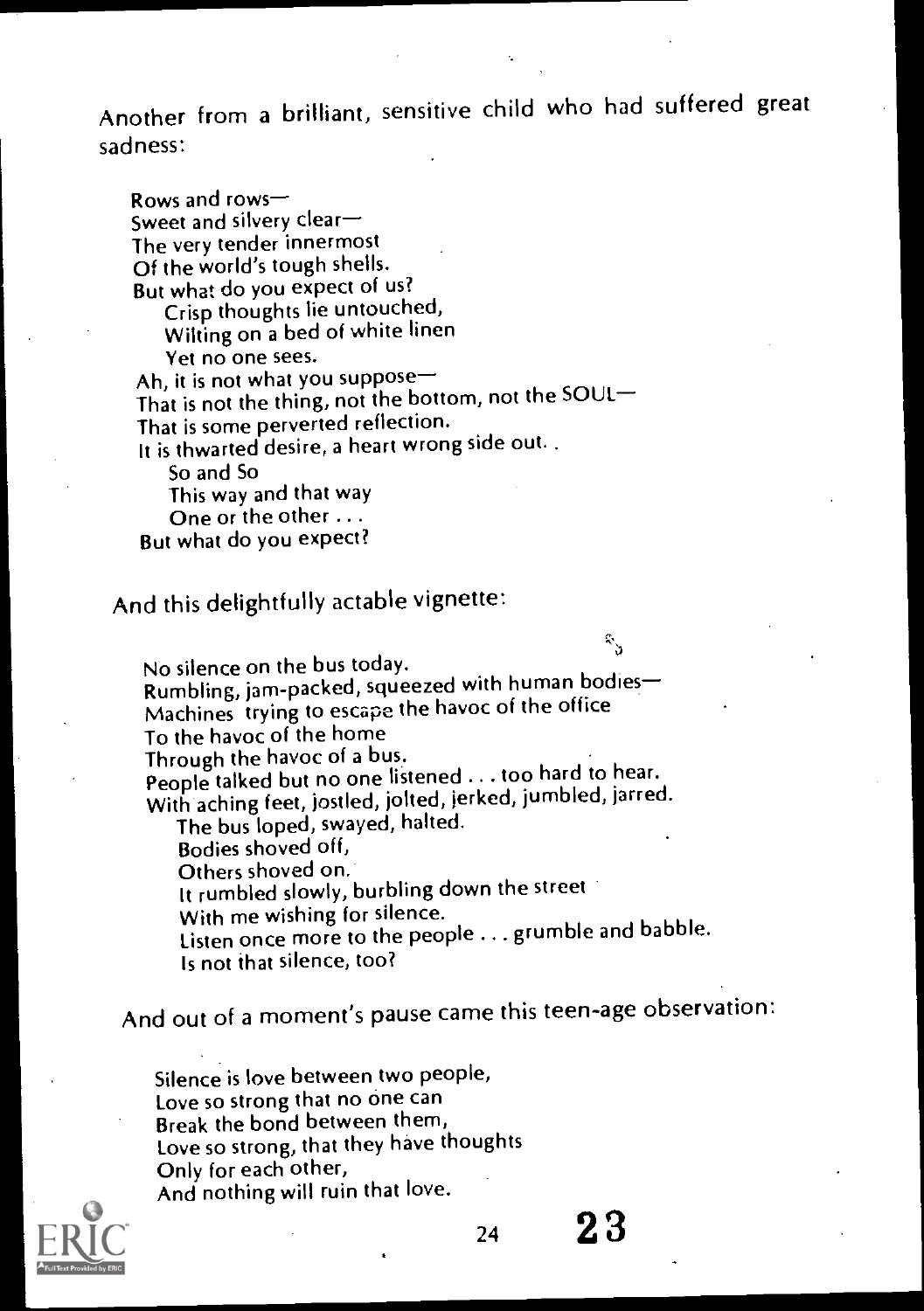The sixty students ended their program in darkness, all holding pencil flashlights that illuminated their individual faces:

We have found a suitable place for the night. Hugging the heated canyon Near a roaring rapid; The sun down, the sky black, Only the low, bright stars; All that can be heard Are the lizards And the cool canyon water Restlessly flowing. Is this the end? Or is there more? Will day come again Bringing with it Exciting new hope and ideas?



25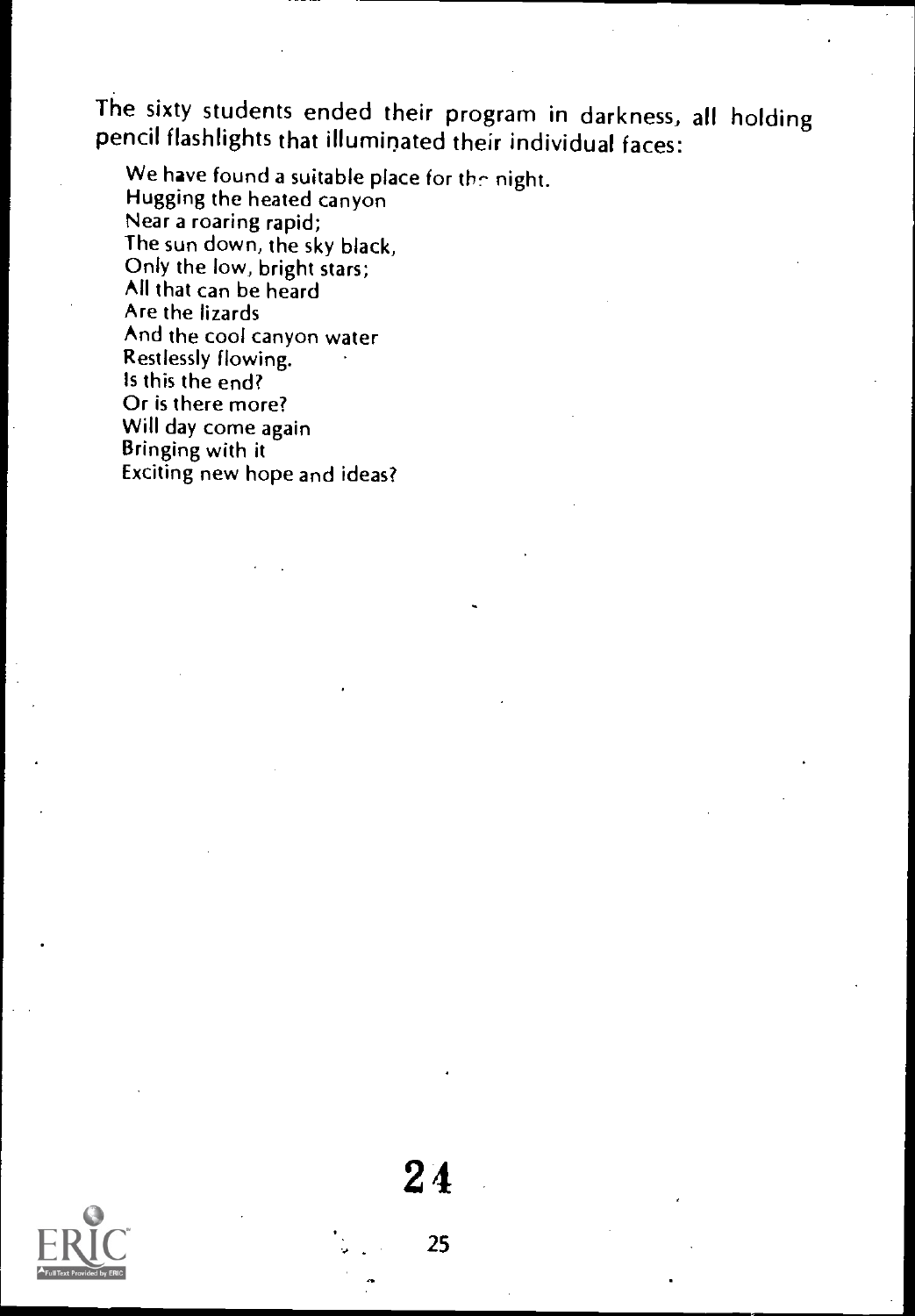## PROBLEMS ENCOUNTERED IN CURRICULUM DRAMATICS

Afear of many teachers involved in improvisational activities is that the medium can unlatch emotions that might get out of hand. Indeed, the whole efficacy of emotion memory exercises, introduced by Constantin Stanislaysky at the beginning of the century, has since undergone grave scrutiny. Occasionally even a professional actor has been so swept by an emotion that despite training in switching quickly from one mood to another, he has been left deeply shaken. I have seen a class of children so infuriated by an exercise about a high-pressured assembly line that they turned in genuine fury on their student teachers who were playing all too realistically the roles of their hard-headed em-

ployers. A teacher must carefully establish with the class that stepping into a character is simply role playing. The children should be carefully kept in touch with what is reality and what is makebelieve. This can easily be established if the teacher occasionally stops the action and slips back into a teacher role to read their mood and feelings: "Do you early pioneers want my British Governor-to lay on the taxes? Will that help build your anger?" Such a teacher will thus quickly sense how far the class feels secure within an emotion. Children themselves will usually indicate how far they should safely go with an emotional experience.

Gavin Bolton, the brilliant British drama-in-education analyst, believes, "When drama operates at its best, thinking and feeling must be compatible with the symbolic meanings of the context." He points out that there are several kinds of responses to an emo-

đ.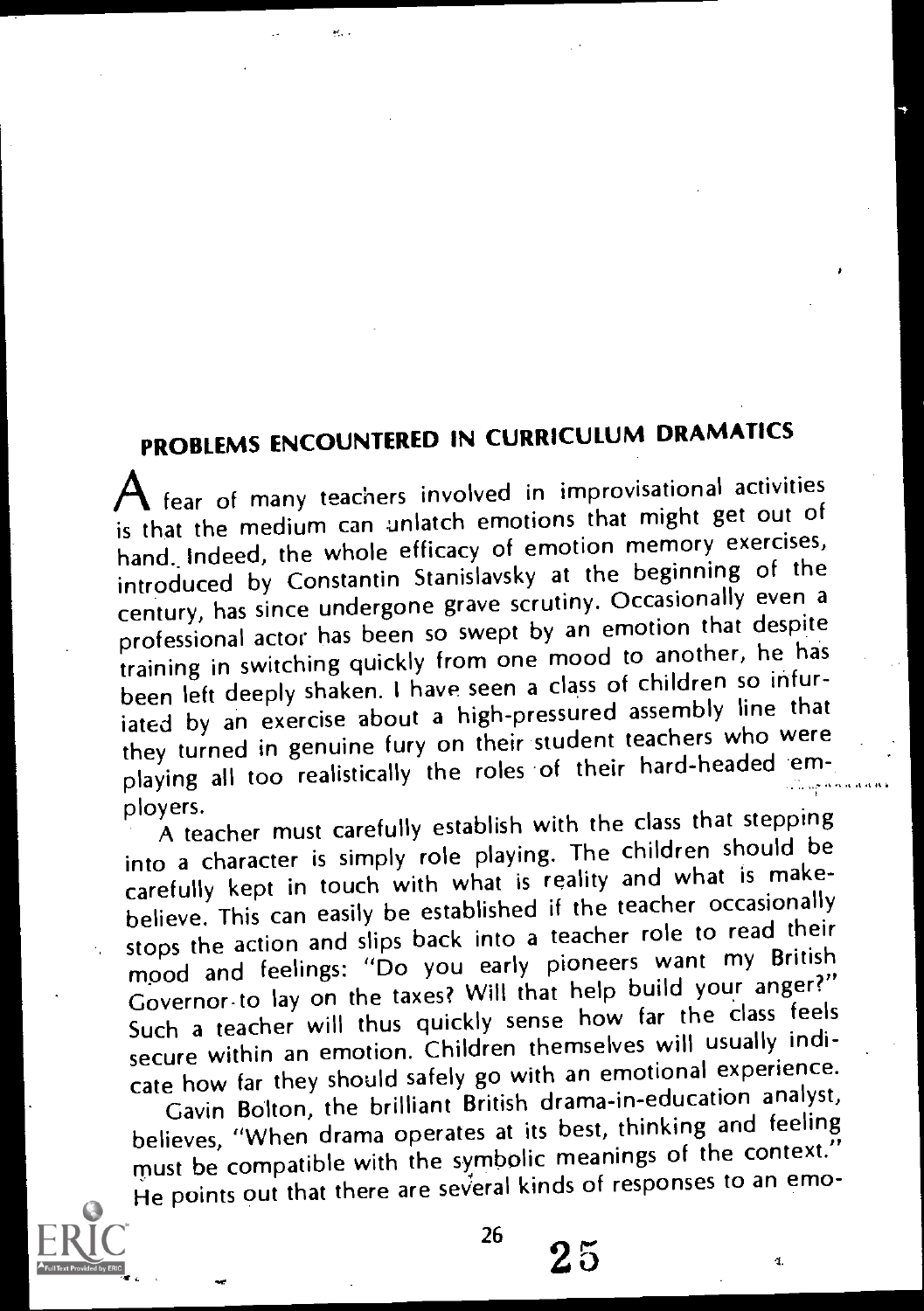tional situation: an immediate reaction and a symbolic response when the emotion is moved to a more universal level. In identifying and objectifying an emotion a teacher's expertise is most needed. Such a teacher might ask the class, "I wonder if all explorers feel this double pull of excitement about the future and the homesick pull to stay with the past?"

Teachers must be able to take correct readings of their stu-<br>dents' emotional as well as intellectual readiness. They must know when and how to combine the affective and cognitive in their teaching. Remembering that inherent dramatic moments frequently lie near the solar plexus, a teacher must anticipate those pressure points not only within the curriculum, but also within a specific class. A teacher who relates quickly to a group will have antennae tuned for reception,, rather than immediately broadcasting a curriculum that may not relate to the gr up. The teacher enters alertly in limbo, absorbing what Stanislaysky calls the actor's "offstage beat," before stepping into a teaching role.<br>If a high school class has had little experience in spontaneous

performance, it may feel very threatened if asked to go into improvisations immediately. Discussions, debates, and reasoning be seen are the easiest type of introduction to curriculum dramatics.

But curriculum dramatics cannot be properly understood until we rethink the key objectives of education. Should the basic emphasis be placed on learning skills or how to cope with the myriad human relationships and situations of life? How many of our teacher training courses clearly indicate the multiple, simultaneous levels of instruction, with the proper priority given to each? Many educators now realize the importance of humanizing curriculum by using some affective techniques to gain a better balance of focus with cognitive skills.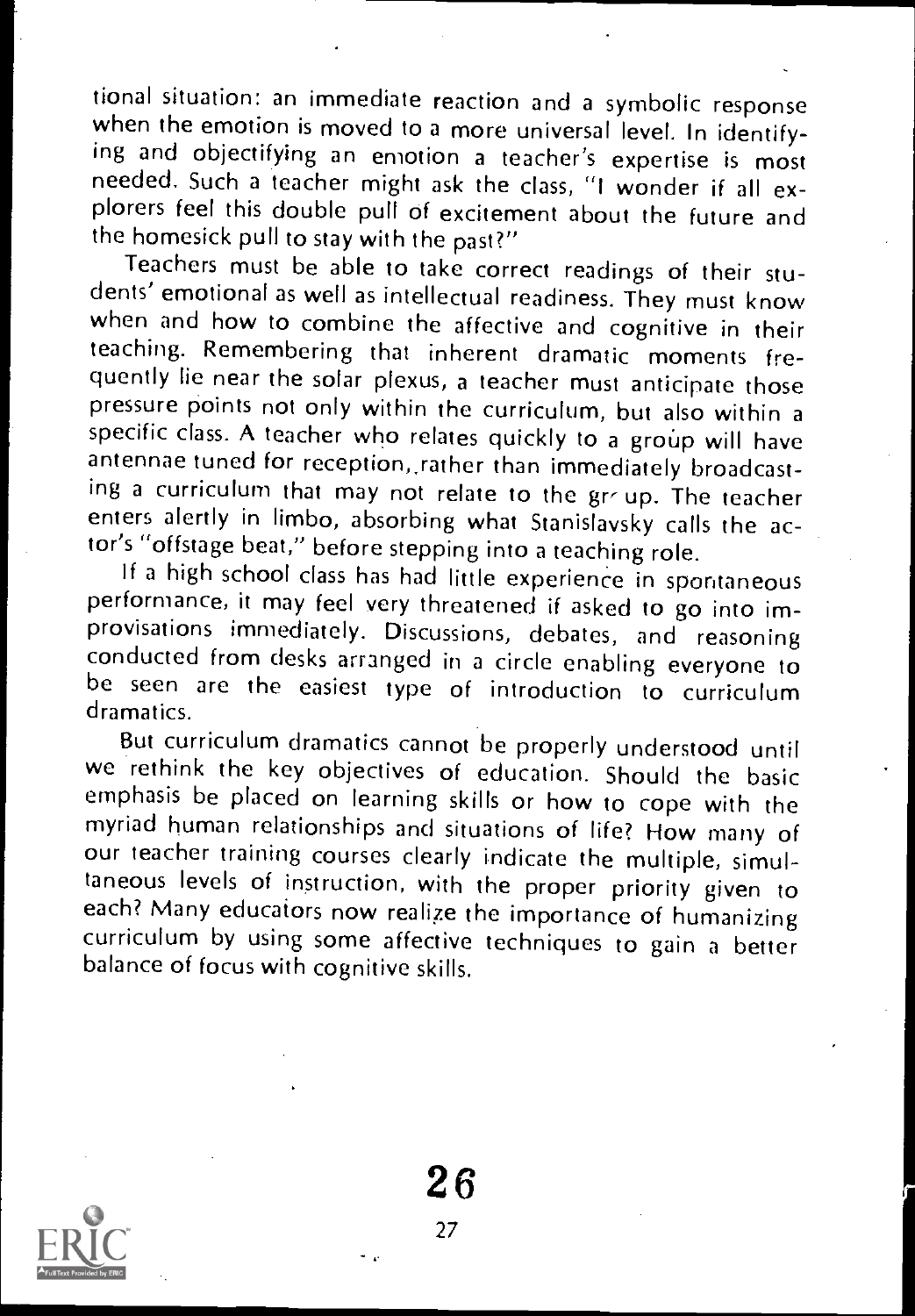## SOME OTHER CLASSROOM PROJECTS

I o further clarify the use of curriculum dramatics, let me briefly describe several other classroom projects:

The fairy tale of "Little Red Riding Hood" formed the framework for a unit on style, which is frequently a difficult concept to teach. But high school students quickly grasped the idea when they were asked to dramatize this simple plot as Sherlock Holr les might enact it, as a TV commercial, melodrama, slapstick comedy, high comedy, or western.

This plot was also used as an interesting study in characterization. Characters in the cast had to choose a symbolic shape or color that would influence their moods and movements: triangle, square, or circle, and black, green, purple, or red. The emotional feel of color was explored and described with another sense, such as sound. Beautiful, creative writing springs from sensory exercises. A quick way to loosen up the bodies of a young class is to take them on a sensory walk around the room, walking through rice paddies, thirsty and tired on a desert, tiptoeing into a bedroom to avoid awakening the baby, and so on. All improvisation begins with belief, concentration, and focus. Drama begins to emerge when an obstacle or conflict is introduced.

A class might study characterization while simultaneously studying parts of speech in a grammar class:

#### **Character**

### Part of Speech Specific Example

(Written on board by teacher)

(Filled in by student) (Examples contri-

 $^{28}$  2.7

buted by students)

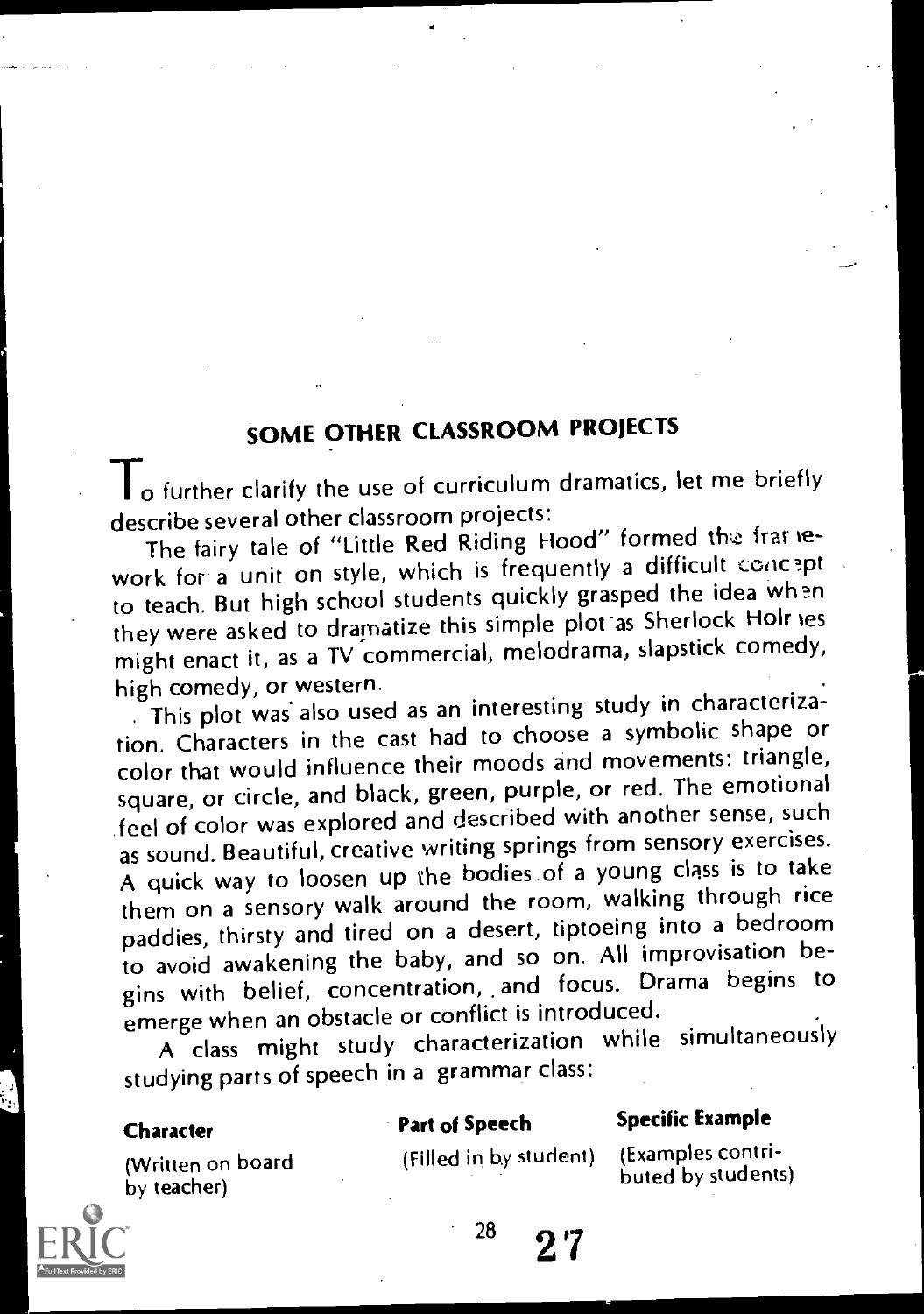| The name of the character | proper noun | Mr. Power     |
|---------------------------|-------------|---------------|
| Sex                       | noun        | male          |
| Name substitute           | pronoun     | he            |
| His life drive or action  | action verb | to grab       |
| How character acts        | adverb      | ruthlessly    |
| Character description     | adjective   | selfish, rude |
| Descriptive words joined  |             |               |
| together by?              | conjunction | and           |
| Location                  | preposition | in, on, from  |
| His favorite exclamation  | expletive   | Zounds!       |

Thus, two characters can be constructed with opposing drives or actions. The class has then already settled three basic improvisational questions:

Who you are

Where you are

What you are doing

Pitting the two characters against each other in a scene will auto-<br>matically cause conflict or drama. (Remember the four types of conflict: man vs. man, man vs. self, man vs. society, man vs. nature.) The ensuing suspense about the scene's outcome can be expressed by a question mark. Combining grammar lessons with rudimentary drama training can be enacted with different resolutions and endings.

Many trips lend themselves to drama when one realizes that a dramatic plot is not expressed graphically as the shortest distance between two points:

 $A \longrightarrow B$ A plot can better be expressed, by a rising zig-zag line, illustrating an action drive from point A to point B, which is interrupted

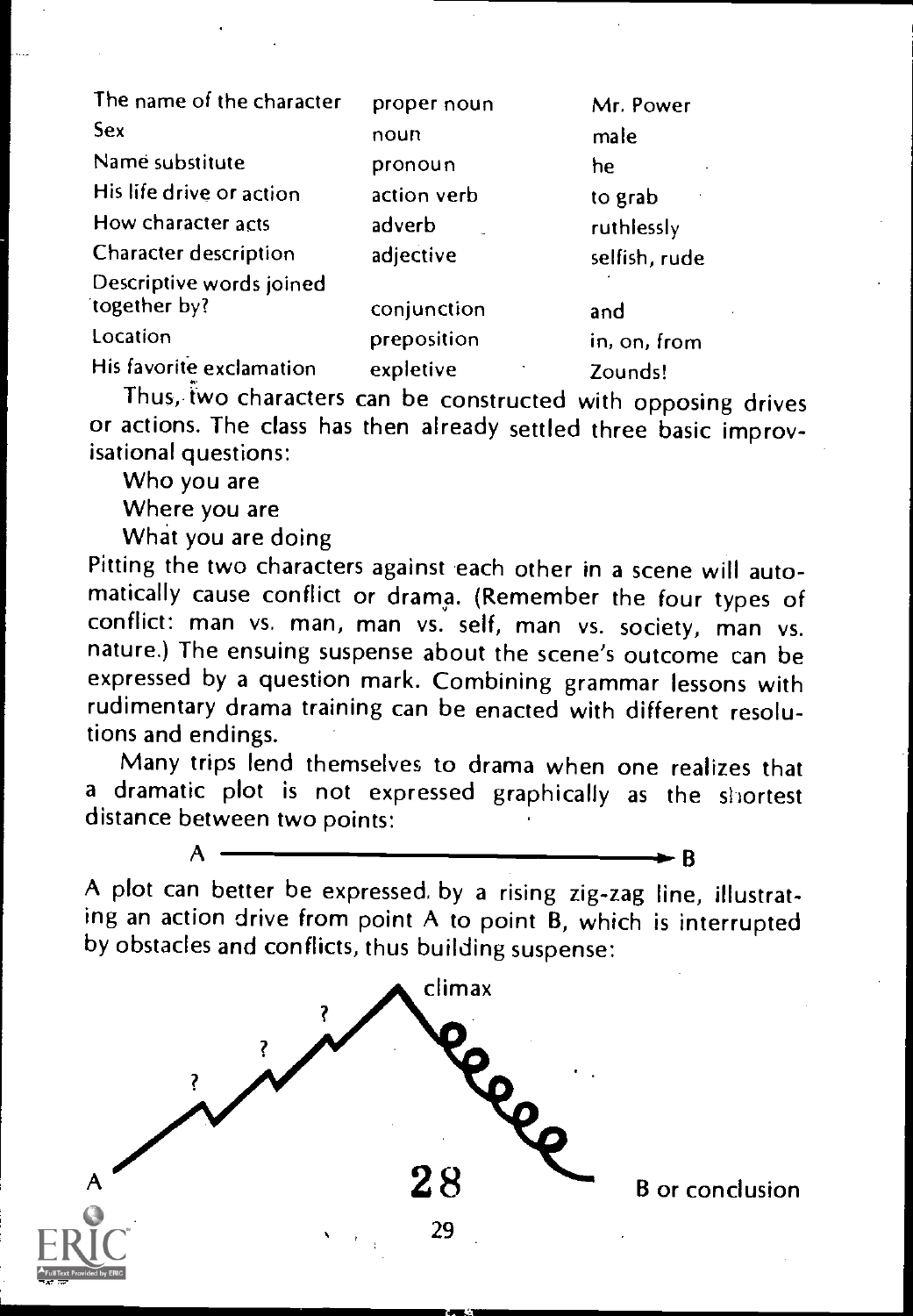On the top riser sits the climax. The quick, downward path to the conclusion might be visualized as a spiral that wraps up all the loose threads of plot as it drops to point B and the end.

Keeping a few of these drama fundamentals in mind, a teacher can find dramatic elements in much of the curriculum whenever<br>she desires to use them.

she desires to use them. An example of using a journey plot line for improvisational and writing exercises occurred after some middle school students had read Sheila Burnford's The Incredible Journey. From a story of animals, it was transposed into a tale of children traveling through the dangers of a city. Even a lesson in map reading was introduced!

#### Values

Curriculum dramatics has proved to be an invaluable tool for teaching values, where alternative choices can be tried and their results and implications studied. Education to mitigate the trauma of future shock is natural material for improvisational work, which can be sparked by questions introduced by "What if  $\ldots$ ?" "What if energy shortages continue to worsen?" "What if the Atlantic Ocean is replaced by fertile land?" "What if the French Revolution had been fought with modern technology?" Change the time or place, or alter a point of view, and fresh dimensions

emerge. Hunt for universal threads running through time and cultures. I suddenly recognized one as we studied Robert Frost's "Mending Wall." The students and I began to search for all the walls we build between ourselves. One call for ideas produced all the following suggestions, which became springboards for improvisa-

tions:<br>The Berlin Wall . . . Students based this improvisation on a poignant story written by Priscilla Goldthwait, "Night of the Wall," which tells of the separation of a Berlin family who awakened one morning to find they had been divided when the Berlin Wall was erected without warning during the night.

The Chinese Wall . . . A study of the reason for, and result of, a nation isolating itself completely from the rest of the world.

Shakespeare's wall . . . Depicted in the amusing Pyramus and Thisbe scene from A Midsummer Night's Dream.

The Dykes of Holland



30 2.9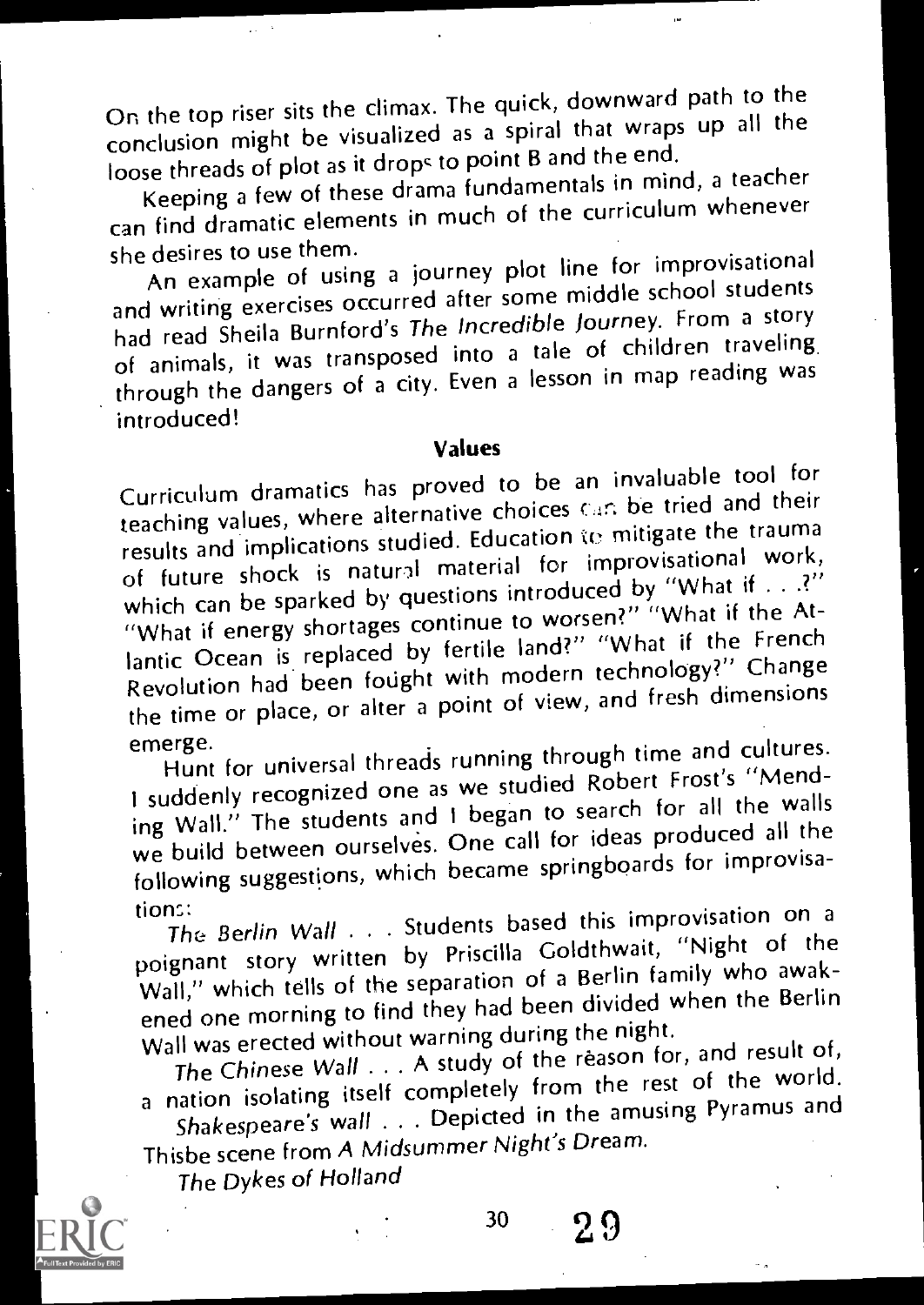## Animal and Bird Cages

Walls of Communication . . . An amusing improvisation based<br>on the misunderstandings that can arise when one's vocabulary is limited. (The students were heavily involved with vocabulary<br>building!)

Walls of Superstition

Wall Street

Walls of Deafness . . . A sensitive scene between a normal child and a deaf-mute who were trying to communicate with each other. It was a wonderful study in surmounting sensory

Mirror Walls . . . The students developed their own fascinating dance, which seemed to reflect their psychological ego walls.

The Walls of Jericho... Developed into an exuberant march with the whole class collapsing at the end like a deck of cards!

The choral speaking thread of Frost's poem was interwoven between scenes, acting as a culminating coda. A theme song can often serve the same purpose.<br>No classroom teacher can expect to have all the art expertise

necessary to direct a professional production along these lines. The trick is to size up talents inherent in the students. Let the expertise emerge from them. The teacher is a catalyst, the sparker, the molder of form and theme, who encourages students to ex-<br>periment unabashedly with their abilities to incorporate a freewheeling use of the arts.

If a classroom teacher is lucky enough to have interested and cooperative art and music specialists in the building, she might attempt a coordinated arts experience such as one initiated in a junior high English class.

The junior high art teacher was introducing her students to the symbolic surrealist art of Miro. The English teacher wanted to introduce free verse writing as well as principles of dramatic<br>interrelationships. They decided to coordinate instruction. A specific picture containing several elementary figures of stars of varying sizes, a quarter moon, and a TV antenna placed against a somber sky was agreed upon.

The English teacher asked the class to verbalize the overall mood of the picture. The celestial loneliness was described with a series of adjectives. The students were asked to pinpoint this



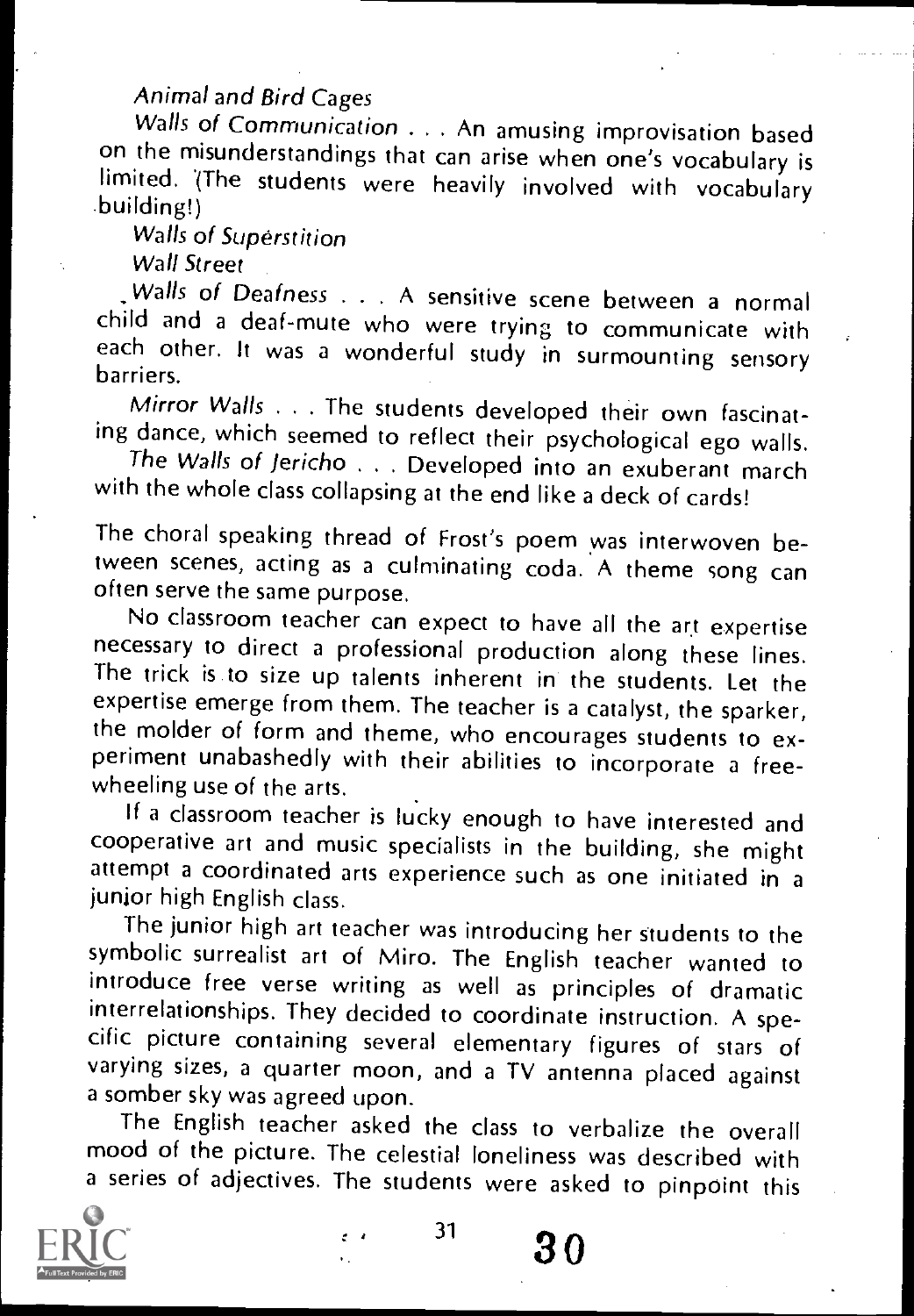mood individually in written phrases that were shared with the rest of the class.

The teacher then guided students in studying the figures within this celestial mood, asking them to meditate individually on a specific figure, trying to find its inner action or drive. This was to be expressed by an action verb beginning with "I want. . . ." Teams were formed, each student representing a specific, abstract figure within the painting. Students took their visual positions within the composition and tried to feel their relationships to each other. They began to pantomime these interrelationships.

Meanwhile the art teacher, keeping closely informed of the developments within the English class, had begun introducing puppetry to the same students in art by making stick dolls representing the Miro figures. Students began to realize that inner actions of the figures could not be fully realized by immobilized cardboard cutouts. Coils, joints, and twinkling were introduced while preserving the proper mood and inner context.

Students were then asked to introduce dialogue between the heavenly spheres. They wrote lists of connotative words and phrases expressing the lonely desires of these figures. It became an exciting freeing-up exercise in which all types of sound effects were written and tested orally. Although the word "poetry" was never mentioned until much later, free verse dialogue was now emerging.

The music teacher became intrigued with the literary and visual efforts of his students. He helped them compose appropriate songs and sound effects to accompany the verse dialogue. Sounds such as whisks used on metal wastebaskets, Kleenex over combs, and erasers laid on piano strings were investigated and taped!

For the assembly performance a puppet booth was improvised on stage. The puppeteers could comfortably' kneel on mats while manipulating the puppets. The program began with a slide lecture by the art teacher on Miro, ending with the students' chosen picture. The screen was then slowly raised, revealing puppets in positions identical to figures in the picture. Lonely musical sounds began, and the figures moved to the haunting recitation of the verse-dialogue. An aesthetic, educational experience had thus been successfully comple,ed.



 $32 \quad 31$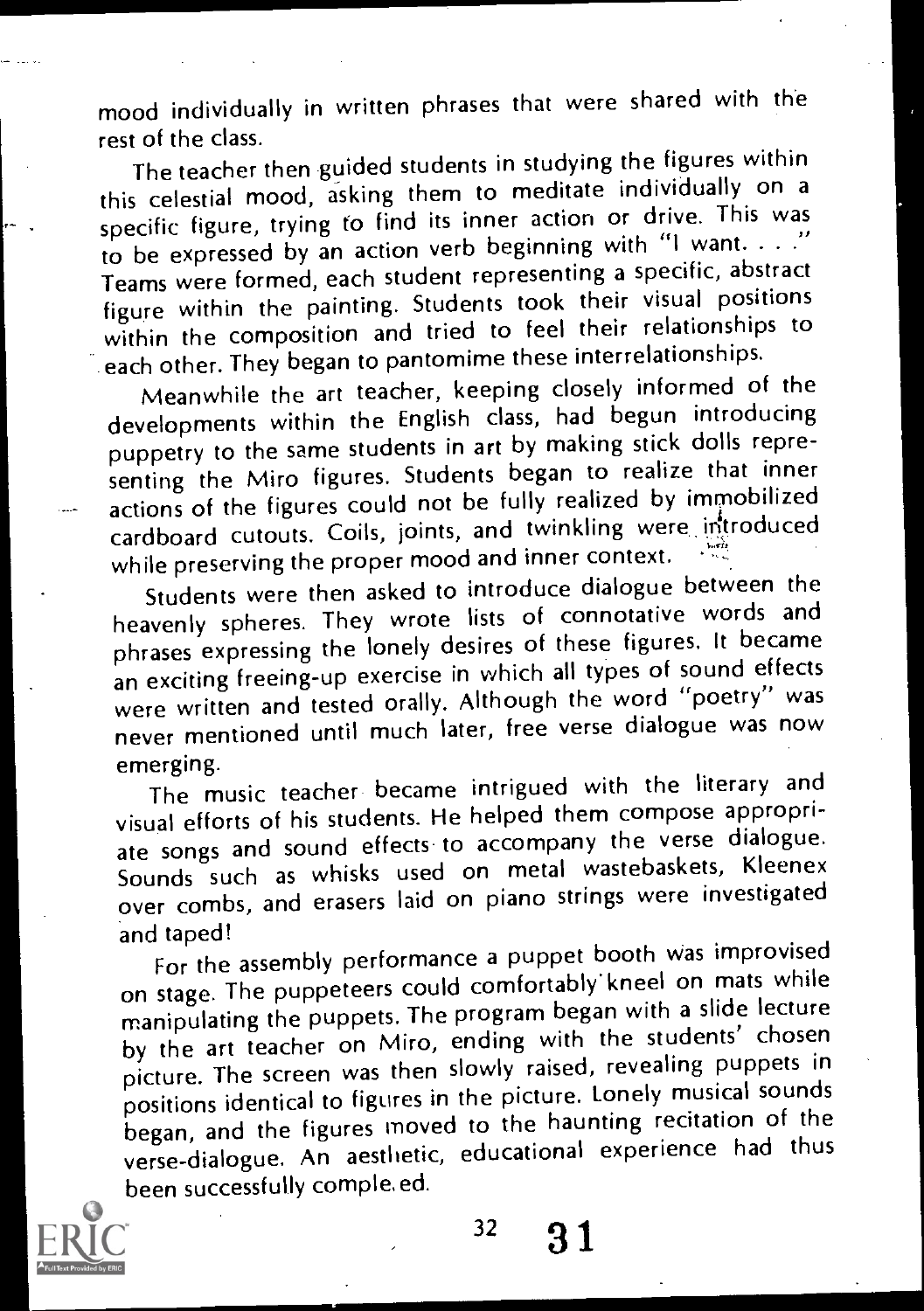### A Concluding Episode

Humanizing learning and relating it to where the class is has been particularly effective with inner-city children. I was asked to eval-<br>uate a student teacher's use of creative dramatics with a group of deprived second-graders. The teacher was desperately trying to hold their attention long enough to tell the story and cast the characters of "Cinderella." The children did not understand and were not interested in kings and queens. Pandemonium had set in, heightened by several sets of hands banging on the piano. Suddenly the teacher grabbed a spray of lily of the valley she had tucked in her buttonhole that morning. "Look, children," she cried. "See what I found in my garden." Instantly she had the attention of most of the class. "What is YOUR favorite flower?" she continued. She heard a shouted bevy of answers. "How would you each like to be your favorite flower growing from a tiny, little seed? Let's see how tiny you can make yourselves." The focus of the class was still being shattered by a pair of hands pounding on the piano. "Softly, Sheila! Softly! Your noise is making the plants wither." Several child: en promptly faded to the floor. "We must have soft, growing music . . . THAT'S it! See? You're making them grow."

The pianist's fingers were dancing on tiptoe! "And now I shall transplant each bud to my favorite flower bed where they can stretch their stems and grow." The young teacher gently enfolded each little child to carry to the "growing plot." Belief and concentration, trust and loving care had suddenly entered that room. From there the teacher could lead her class into the study of all the miracles of the beginning of life.

How gratifying are remarks by Neil Postman, co-author of Teaching as a Subversive Activity and one of America's outstanding educators. He said,

What we have to do is to make the study of one's own feelings a legitimate school activity, invested with an importance at least equal to that presently given to map-reading skills or spelling. This can be done in a variety of ways . . . from regularly scheduled rap sessions,<br>to seminars in value clarification or role playing or adolescent psychology to, best of all, the acceptance of the fact that no sen-<br>sible distinction can be made between cognitive and affective learning, from which it follows that in every course, in every activity,<br>a serious interest MUST be taken in the feeling of the students.



33

3'2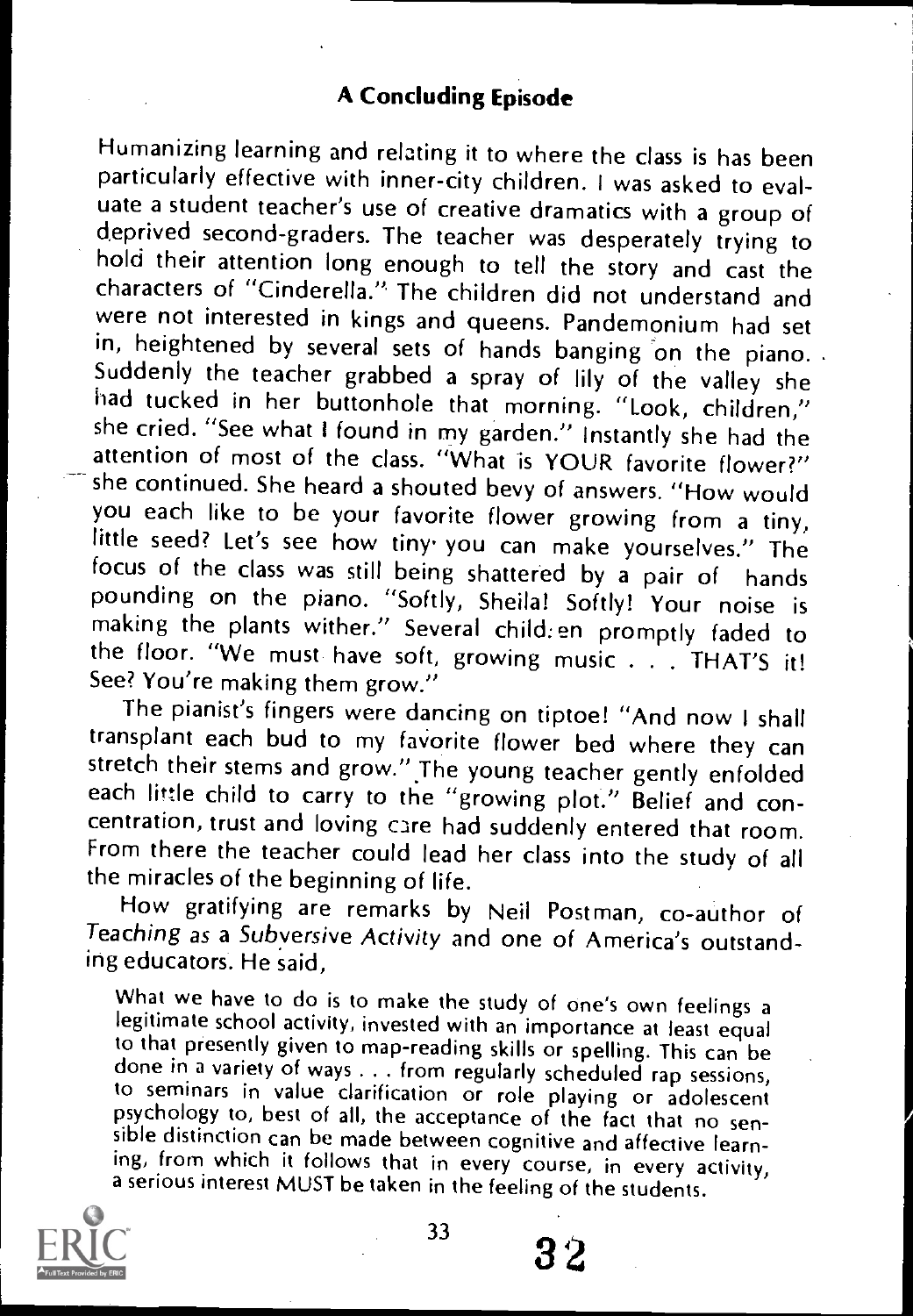May the power of this dream emerge as a new catalytic light within the confusion of present curriculum, acting like the luminous bird within this student's poem:

A swallow dips and glides Passes through the shadows, And bursts forth with the sun, A gold patch of light on its breast.

Anywhere human feelings and relationships need to be studied, curriculum dramatics techniques are a potentially effective method of teaching.